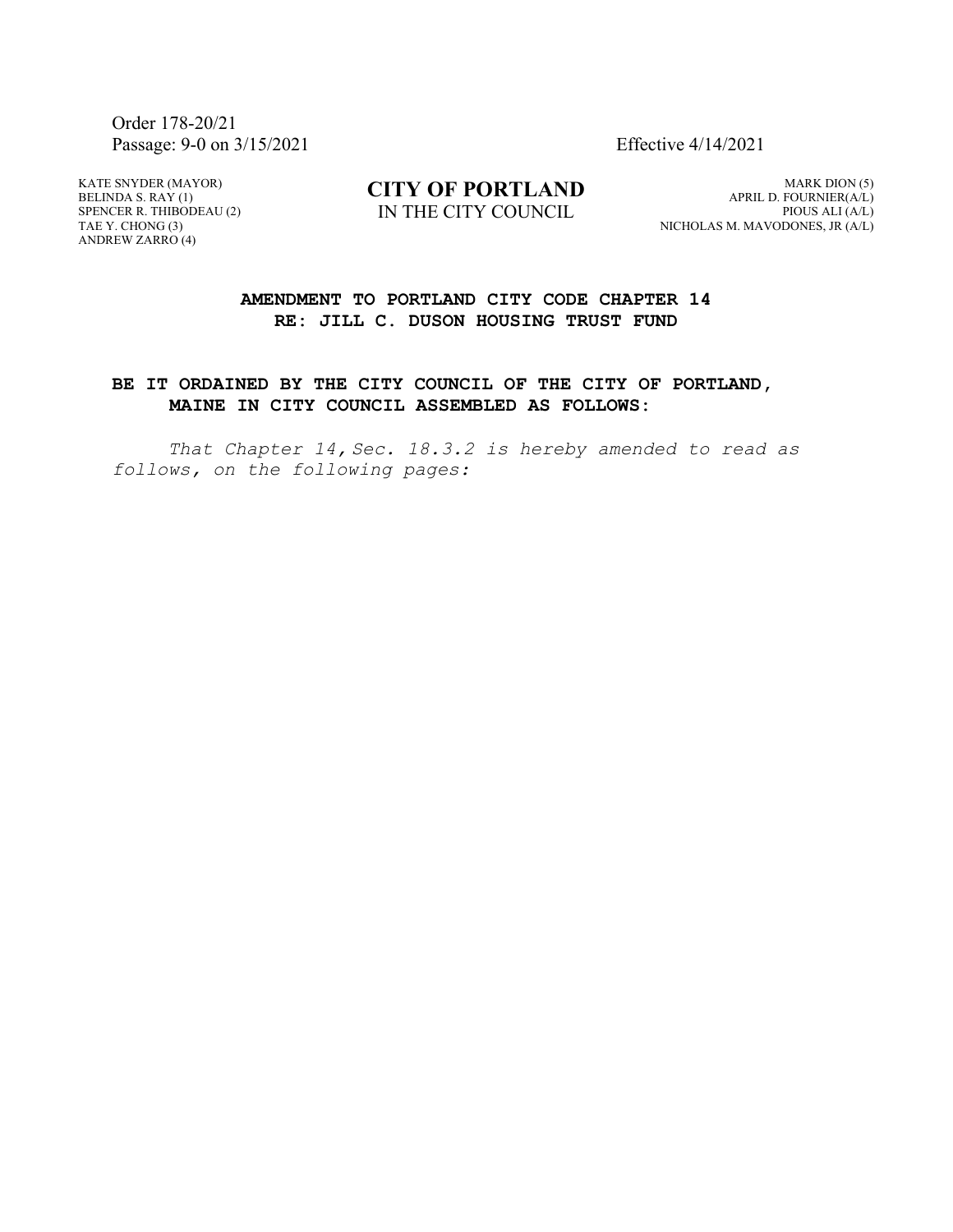Att. 1

×

TABLE OF CONTENTS

# TABLE OF CONTENTS

| Article 1. |                                       |
|------------|---------------------------------------|
| 1.1        | <b>Title</b>                          |
| 1.2        | <b>Zoning Map</b>                     |
| 1.3        | Purpose                               |
| 1.4        | <b>Applicability</b>                  |
| 1.5        | Enforcement                           |
| 1.6        | <b>Relationship with Other Laws</b>   |
| 1.7        | <b>Delegation of Authority</b>        |
| 1.8        | <b>Rules of Interpretation</b>        |
| 1.9        | <b>Successive Applications</b>        |
| 1.10       | <b>Amendments</b>                     |
| 1.11       | <b>Transition Rules</b>               |
| Article 2. |                                       |
| 2.1        | <b>Planning Board</b>                 |
| $2.2\,$    | <b>Historic Preservation Board</b>    |
| 2.3        | <b>Zoning Board of Appeals</b>        |
| Article 3. |                                       |
| Article 4. |                                       |
| 4.1        | <b>Continuation</b>                   |
| 4.2        | <b>Nonconforming Uses</b>             |
| 4.3        | <b>Nonconforming Lots</b>             |
| 4.4        | Nonconforming Buildings/Structures    |
| Article 5. |                                       |
| 5.1        | <b>Establishment of Zones</b>         |
| 5.2        | <b>Zoning Map</b>                     |
| 5.3        | <b>Conditional or Contract Zoning</b> |
| 5.4        | <b>Base Zone Purpose Statements</b>   |
| Article 6. |                                       |
| 6.1        | <b>Applicability</b>                  |
| 6.2        | <b>Determination of Use</b>           |
| 6.3        | <b>Change of Use</b>                  |
| 6.4        | <b>Supplemental Use Standards</b>     |
| 6.5        | <b>Conditional Uses</b>               |
| 6.6        | <b>Accessory Uses</b>                 |
| 6.7        | <b>Temporary Uses</b>                 |
| 6.8        | <b>Performance Standards</b>          |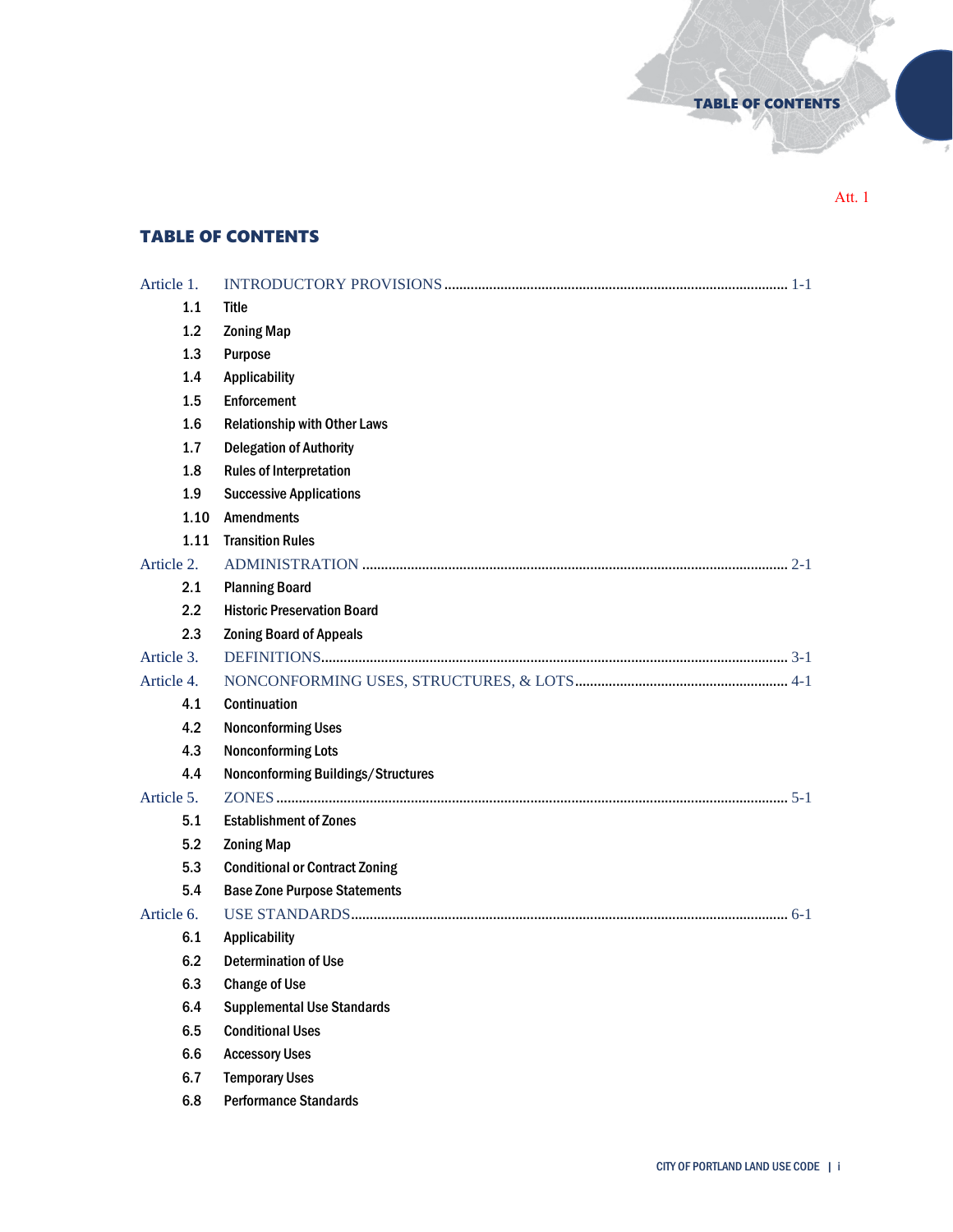# TABLE OF CONTENTS

| Article 7.        |                                                        |  |
|-------------------|--------------------------------------------------------|--|
| 7.1               | Applicability                                          |  |
| 7.2               | <b>Rules of Measurement</b>                            |  |
| 7.3               | <b>Dimensional Standards</b>                           |  |
| 7.4               | <b>Supplemental Dimensional Standards</b>              |  |
| 7.5               | <b>Space and Bulk Exceptions</b>                       |  |
| Article 8.        |                                                        |  |
| 8.1               | <b>Compact Urban Residential (R-7) Overlay</b>         |  |
| 8.2               | <b>Downtown Entertainment Overlay</b>                  |  |
| 8.3               | <b>Fort Sumner Park Overlay</b>                        |  |
| 8.4               | <b>Helistop Overlay</b>                                |  |
| 8.5               | <b>Institutional Overlay</b>                           |  |
| 8.6               | <b>Island Transfer Station Overlay</b>                 |  |
| 8.7               | Munjoy Hill Neighborhood Conservation Overlay District |  |
| 8.8               | Pedestrian Activities District (PAD) Overlay           |  |
| 8.9               | <b>Stream Protection Overlay</b>                       |  |
| 8.10              | <b>University of Southern Maine Overlay</b>            |  |
| 8.11              | <b>Waynflete School Overlay</b>                        |  |
| Article 9.        |                                                        |  |
| 9.1               | <b>India Street Form-Based Zone</b>                    |  |
| Article 10.       |                                                        |  |
| 10.1              | In General                                             |  |
| 10.2 <sub>1</sub> | <b>Eastern Waterfront Port Zone</b>                    |  |
| 10.3              | <b>Waterfront Central Zone</b>                         |  |
| 10.4              | <b>Waterfront Port Development Zone</b>                |  |
| Article 11.       |                                                        |  |
| 11.1              | <b>Purpose</b>                                         |  |
| 11.2              | Applicability                                          |  |
| 11.3              | <b>Review Procedure</b>                                |  |
| 11.4              | <b>Use-Specific Land Use Standards</b>                 |  |
| 11.5              | <b>Supplemental Site Plan Standards</b>                |  |
| Article 12.       |                                                        |  |
| 12.1              | Purpose                                                |  |
| 12.2              | <b>Applicability</b>                                   |  |
| 12.3              | <b>Definitions</b>                                     |  |
| 12.4              | <b>Flood Hazard Development Permit</b>                 |  |
| 12.5              | <b>Certificate of Compliance</b>                       |  |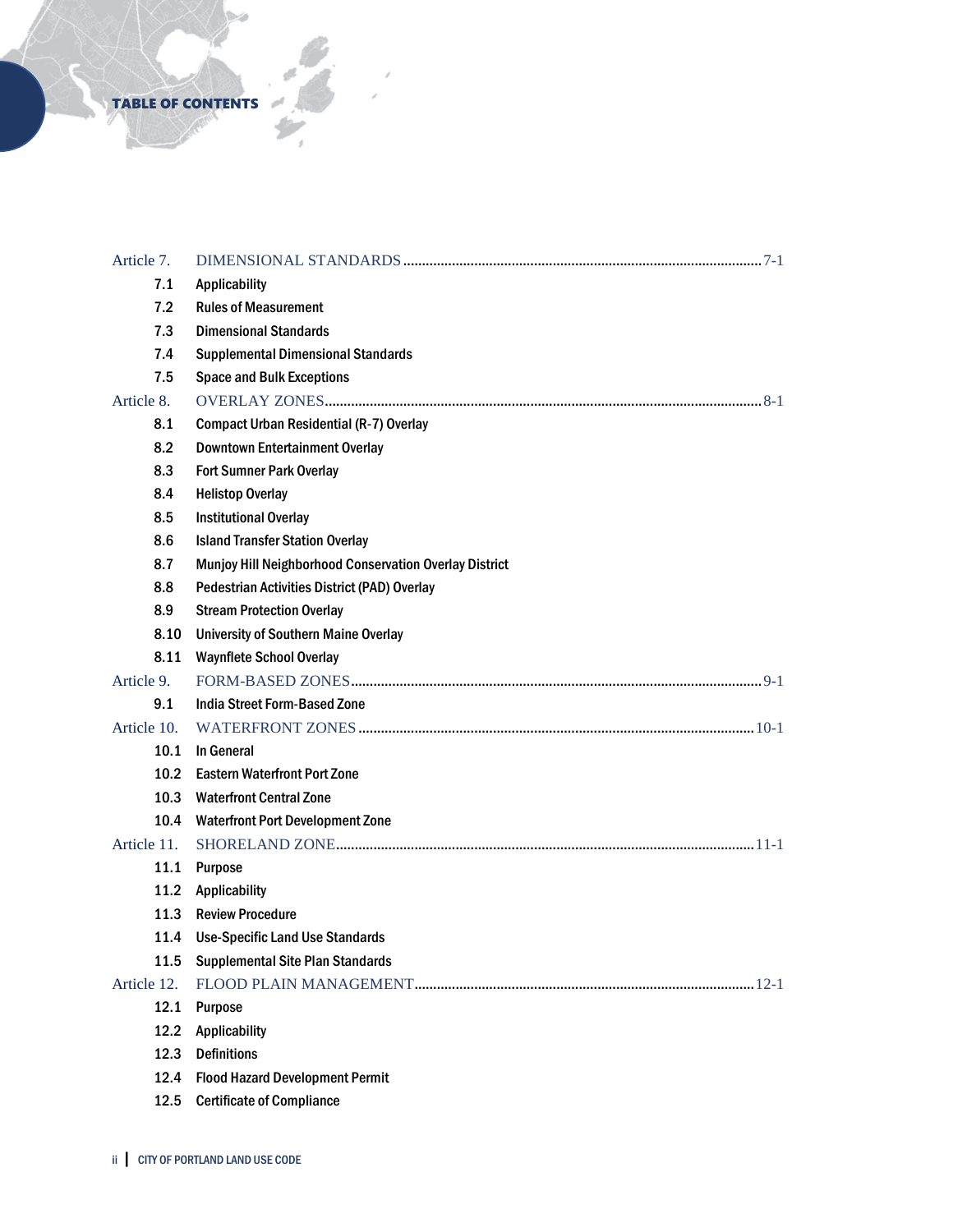TABLE OF CONTENTS

×

| 12.6        | Variances                                              |
|-------------|--------------------------------------------------------|
| 12.7        | <b>Records and Reporting</b>                           |
| 12.8        | <b>Penalties</b>                                       |
| Article 13. |                                                        |
| 13.1        | <b>Use</b>                                             |
| 13.2        | <b>Dimensional Requirements</b>                        |
| 13.3        | <b>Off-Street Parking</b>                              |
| 13.4        | <b>Shoreland and Floodplain Management Regulations</b> |
| Article 14. |                                                        |
| 14.1        | <b>Purpose</b>                                         |
|             | 14.2 Applicability                                     |
|             | 14.3 Project Classification                            |
|             | 14.4 Review and Approval Authority                     |
| 14.5        | <b>Review Procedures</b>                               |
| 14.6        | <b>Site Plan Review Standards</b>                      |
| 14.7        | <b>Master Development Plan Review Standards</b>        |
| 14.8        | Waivers                                                |
|             | 14.9 Phasing                                           |
|             | 14.10 Conditions of Approval                           |
|             | 14.11 Post-Approval Procedures                         |
|             | 14.12 Expiration of Approvals                          |
|             | 14.13 Extension of Approvals                           |
|             | 14.14 Amendments to Approved Plans                     |
|             | 14.15 Consistency with Approved Site Plans             |
|             | 14.16 Appeals                                          |
| Article 15. |                                                        |
|             | 15.1 Purpose                                           |
|             | 15.2 Applicability                                     |
|             | 15.3 Review Procedures                                 |
|             | 15.4 Review Standards                                  |
|             | 15.5 Technical and Development Standards               |
|             | 15.6 Waivers                                           |
|             | 15.7 Guarantees and Associated Fees                    |
|             | 15.8 Construction Records and Inspection               |
| 15.9        | <b>Transfer of Ownership</b>                           |
|             | 15.10 Plat Amendments                                  |
|             | 15.11 Vacation of Plats                                |
|             | 15.12 Exemptions                                       |
|             | 15.13 Appeals                                          |
| Article 16. |                                                        |
| 16.1        | <b>Purpose</b>                                         |
| 16.2        | <b>Applicability</b>                                   |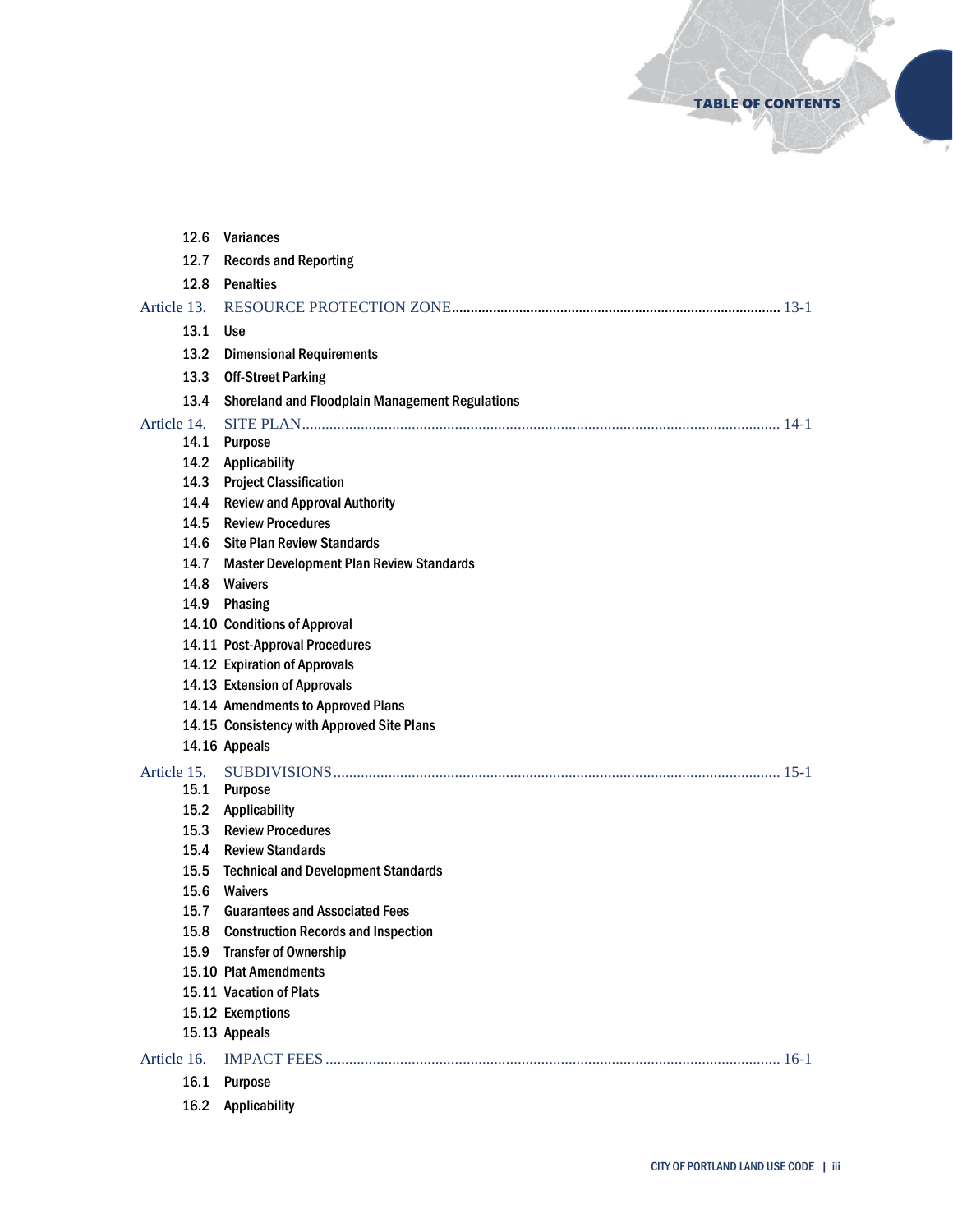

|             | 16.3 | <b>Calculation of Impact Fee</b>                                       |
|-------------|------|------------------------------------------------------------------------|
|             | 16.4 | <b>Annual Adjustment of Impact Fee</b>                                 |
|             | 16.5 | <b>Modification of Impact Fees</b>                                     |
|             | 16.6 | <b>Reduction in Fees for Affordable Housing</b>                        |
|             | 16.7 | <b>Collection of Impact Fee</b>                                        |
|             | 16.8 | <b>Segregation of Impact Fees from General Revenues</b>                |
|             | 16.9 | Use of Impact Fees                                                     |
|             |      | 16.10 Refund of Unused Impact Fees                                     |
|             |      | 16.11 Review and Revision                                              |
|             |      | 16.12 Administrative Rules and Regulations                             |
|             |      | 16.13 Effective Date                                                   |
| Article 17. |      |                                                                        |
|             | 17.1 | Purpose                                                                |
|             | 17.2 | <b>Definitions</b>                                                     |
|             | 17.3 | <b>Administrative Procedures</b>                                       |
|             | 17.4 | <b>Categories and Criteria for Designation</b>                         |
|             | 17.5 | Nomination, Consideration, and Designation                             |
|             | 17.6 | <b>Interim Protections for Nominations</b>                             |
|             | 17.7 | <b>Certificates of Appropriateness and Non-Applicability</b>           |
|             | 17.8 | Standards for Review of Application for Certificate of Appropriateness |
|             | 17.9 | <b>Certificate of Economic Hardship</b>                                |
|             |      | 17.10 Maintenance                                                      |
|             |      | 17.11 Penalties                                                        |
|             |      | 17.12 Appeals                                                          |
| Article 18. |      |                                                                        |
|             | 18.1 | <b>Housing Preservation and Replacement</b>                            |
|             | 18.2 | <b>Affordable Housing</b>                                              |
|             | 18.3 | <b>Jill C. Duson Housing Trust Fund</b>                                |
|             | 18.4 | <b>Condominium Conversion</b>                                          |
|             | 18.5 | <b>Relocation of Displaced Tenants</b>                                 |
| Article 19. |      |                                                                        |
|             | 19.1 | <b>Off-Street Parking</b>                                              |
|             | 19.2 | <b>Off-Street Loading</b>                                              |
|             | 19.3 | <b>Sustainable Transportation Fund</b>                                 |
| Article 20. |      |                                                                        |
|             | 20.1 | Purpose                                                                |
|             | 20.2 | <b>Definitions</b>                                                     |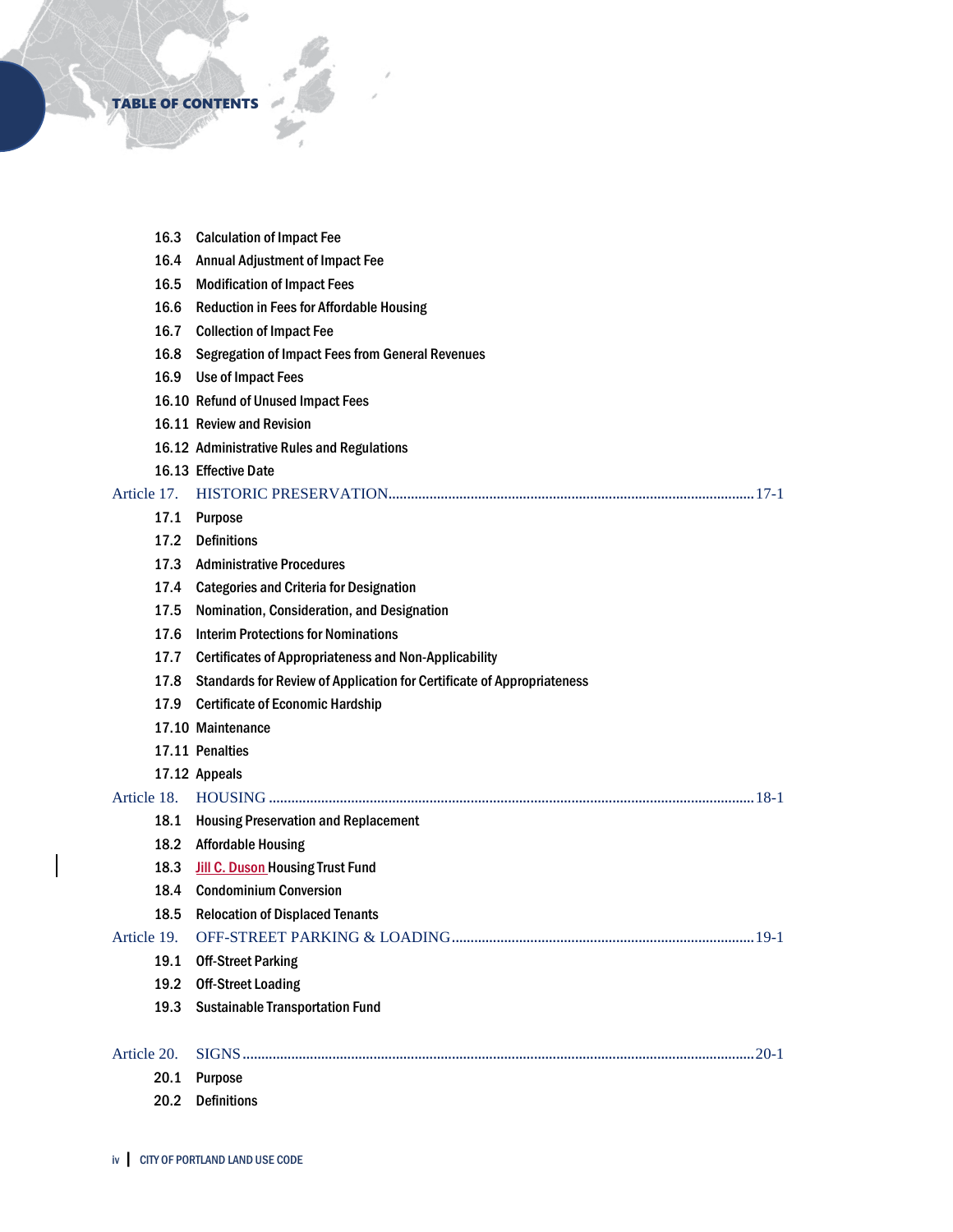TABLE OF CONTENTS

S.

|             | 20.3 | Applicability                             |
|-------------|------|-------------------------------------------|
|             | 20.4 | <b>Review Procedures</b>                  |
|             | 20.5 | <b>Sign Districts Established</b>         |
|             | 20.6 | <b>General Restrictions for all Signs</b> |
|             | 20.7 | <b>General Requirements for all Signs</b> |
|             | 20.8 | <b>Standards for Permanent Signs</b>      |
|             | 20.9 | <b>Standards for Temporary Signs</b>      |
|             |      | 20.10 Nonconforming Signs                 |
|             |      | 20.11 Enforcement                         |
| Article 21. |      |                                           |
|             | 21.1 | Establishment                             |
|             | 21.2 | <b>Purpose</b>                            |
|             | 21.3 | <b>Definitions</b>                        |
|             | 21.4 | <b>Funding</b>                            |
|             | 21.5 | Administration                            |
| Article 22. |      |                                           |
|             | 22.1 | Purpose                                   |
|             | 22.2 | Applicability                             |
|             | 22.3 | <b>Review Process</b>                     |
|             | 22.4 | <b>Storage and Handling</b>               |
|             | 22.5 | Enforcement                               |
|             | 22.6 | <b>Penalties</b>                          |
|             | 22.7 | <b>Notice Requirements</b>                |
|             | 22.8 | <b>Hours of Blasting</b>                  |
|             | 22.9 | <b>Waivers</b>                            |
|             |      | 22.10 Suspension of Blasting Operations   |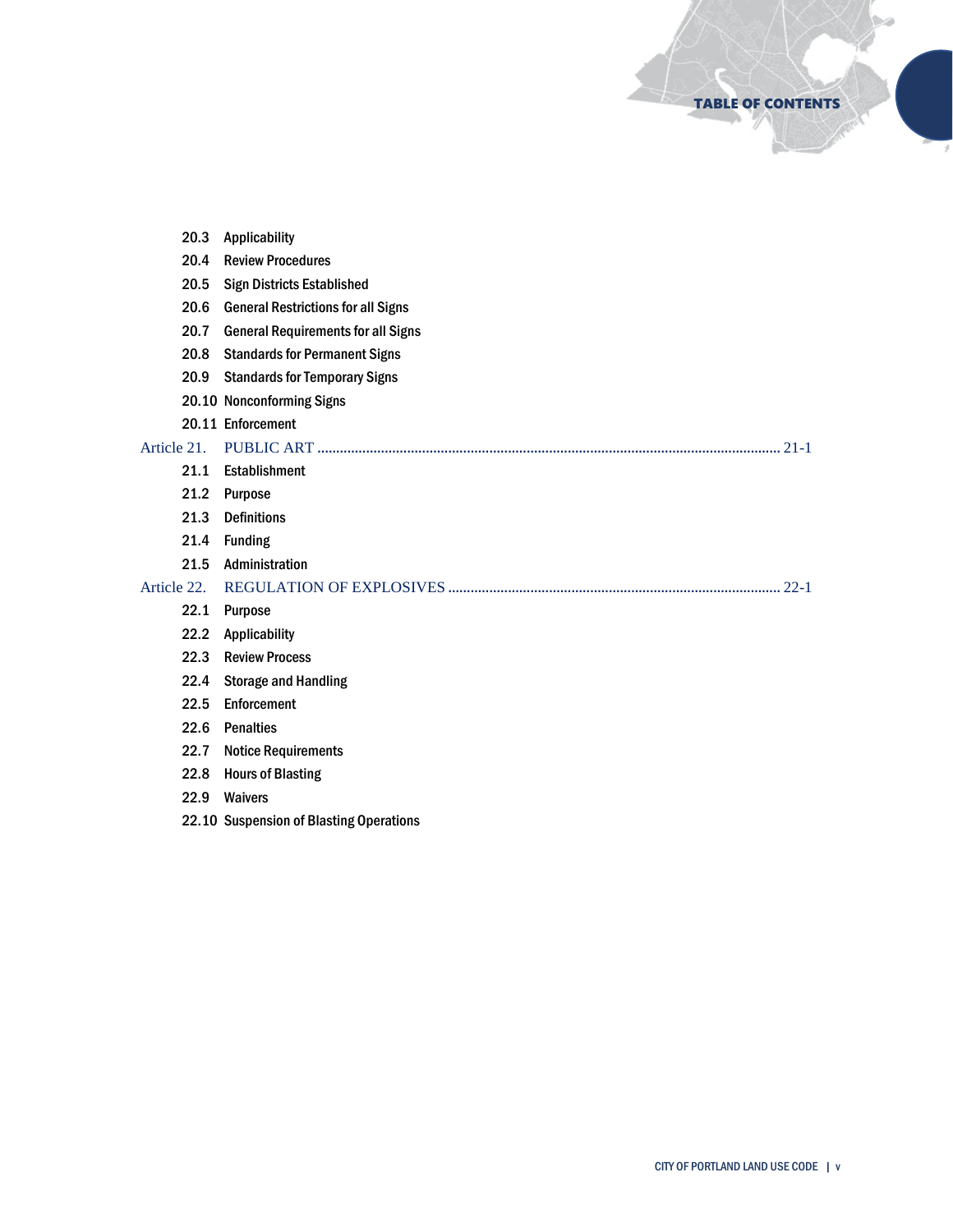# 18 HOUSING

# 18.1HOUSING PRESERVATION AND REPLACEMENT

## 18.1.1 Purpose

The purpose of the housing preservation and replacement ordinance is:

- A. To promote and facilitate an adequate supply of housing, particularly affordable housing for all economic groups.
- **B.** To limit the net loss of housing units in the city.
- C. To preserve housing in zones where housing is permitted in the city for all residents in order to promote the health, safety, and welfare of its citizens.

#### 18.1.2 Applicability

- A. Except as otherwise provided in this section, the housing preservation and replacement ordinance shall apply to the loss of three or more dwelling units in a five-year period, provided that such dwelling units were a legally registered residential use as of July 1, 2002. For the purposes of this section, dwelling units shall be as defined in Article 3, but also include rooming units that people rent in or sleep in within lodging houses, dormitories, shelters, and sheltered care group homes.
- **B.** Except as otherwise provided in this section, the housing preservation and replacement ordinance shall also apply to proposals that result in the loss of fewer than three dwelling units which were legally registered residential use as of July 1, 2002 for the purposes of creating surface parking.
- C. For the purposes of this section, loss of dwelling units shall mean the elimination or conversion to nonresidential use of a dwelling

unit and dwelling units that remain vacant for three years or more or are lost due to demolition unless the vacancy or demolition results from accidents outside of the owner's control, fire, natural disasters, or acts of war.

D. Determination of number of the dwelling units within a structure or structures and the number of units lost will be based on the records of the Building Authority indicating the legal, registered use of the property since July 1, 2002 through the time of application. The actual use of the property for purposes of applicability of this section may be rebutted by the owner by proof of documentary evidence including but not limited to photographs, letters, and sworn affidavits. The Planning Authority may conduct its own investigation of the actual use and shall determine the applicability of this section based on the totality of the evidence.

## 18.1.3 Exemptions

This section does not apply to:

- A. Consolidation, elimination, or reconfiguration of one or more dwelling units within an existing structure, as long as all the resulting units remain as dwelling units after such consolidation, elimination, or reconfiguration, except as provided by (E) below. Conversion of a dwelling unit to a hotel or motel room shall not qualify for the exemption provided by the paragraph.
- **B.** Proposals that result in a number of units equal to or greater than the number of units lost as determined by the Planning Authority.
- C. Legally nonconforming dwelling units existing in zones which no longer permit residential uses.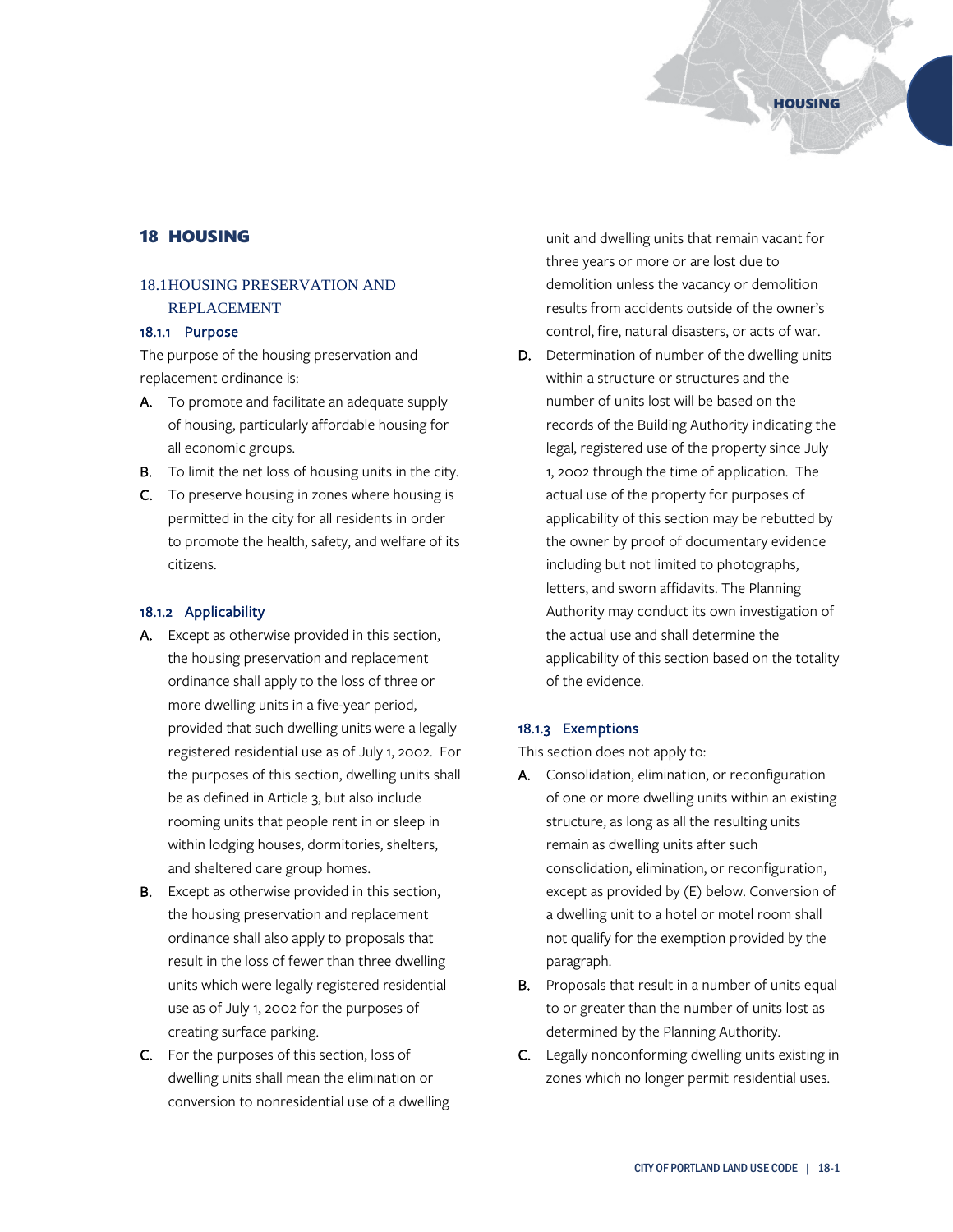## **HOUSING**

- D. Property which has been ordered demolished by the City, pursuant to 17 M.R.S. § 2851, et seq., as amended, except where it is determined by the Building Authority that the deterioration was caused by neglect or lack of maintenance.
- E. Paragraph (A) above notwithstanding, the conversion to a nonresidential use of any dwelling units located on the ground floor of a building within a mixed-use zone.

## 18.1.4 Planning Authority approval required

Notwithstanding any other provision of this section, a proposal to demolish or to convert three or more dwelling units to a nonresidential use in a zone where such use is otherwise permitted must first obtain approval from the Planning Authority. In addition to any other requirements of the Land Use Code, the applicant must submit a statement certifying the number of dwelling units to be demolished or converted to nonresidential use, as well as a description of the characteristics of each of those units.

#### 18.1.5 Tenant notification requirements

Prior to elimination as a result of demolition or conversion to nonresidential use, the owner shall:

- A. Provide the Planning Authority a list containing the name of each tenant currently residing in the dwelling units to be demolished or converted to nonresidential use, as well as verification of compliance with tenant notice requirements of this subsection.
- **B.** Deliver to each tenant who occupies such a dwelling unit a written notice to vacate the unit. The notice shall either be sent by certified mail, return receipt requested, or served in-hand. The notice will grant the tenant not less than

90 days from the date of receipt of the notice to vacate the unit.

C. File proof of service of the notice with the Planning Authority.

#### 18.1.6 Housing replacement requirements

- A. The Planning Authority shall require, as a condition of approval, that an owner shall replace any dwelling units that are demolished or converted to nonresidential use.
- **B.** This requirement may be satisfied in any one of the following ways, which may be used in combination:
	- 1. Construction of units. The construction of housing units within a new structure or a new addition either on site or off-site.
	- 2. Residential conversion. The conversion of a nonresidential building to residential use.

#### 18.1.7 Replacement unit requirement

In addition to the foregoing, all replacement units built pursuant to Subsection 18.1.6.B above shall:

- A. Be located within the same United States census block group as the parcel from which the dwelling units are being removed or within 1,500 feet of the dwelling units being removed.
- **B.** Not previously have been on the market as of the date of application.
- C. Be situated within a development which has not been a candidate for site plan approval as of the date of the application.
- D. Be comparable in size to the units replaced. For the purpose of this section, "comparable in size" means that the aggregate size of the replacement units will be no less than 80% of the size of the aggregate of the original units to be replaced.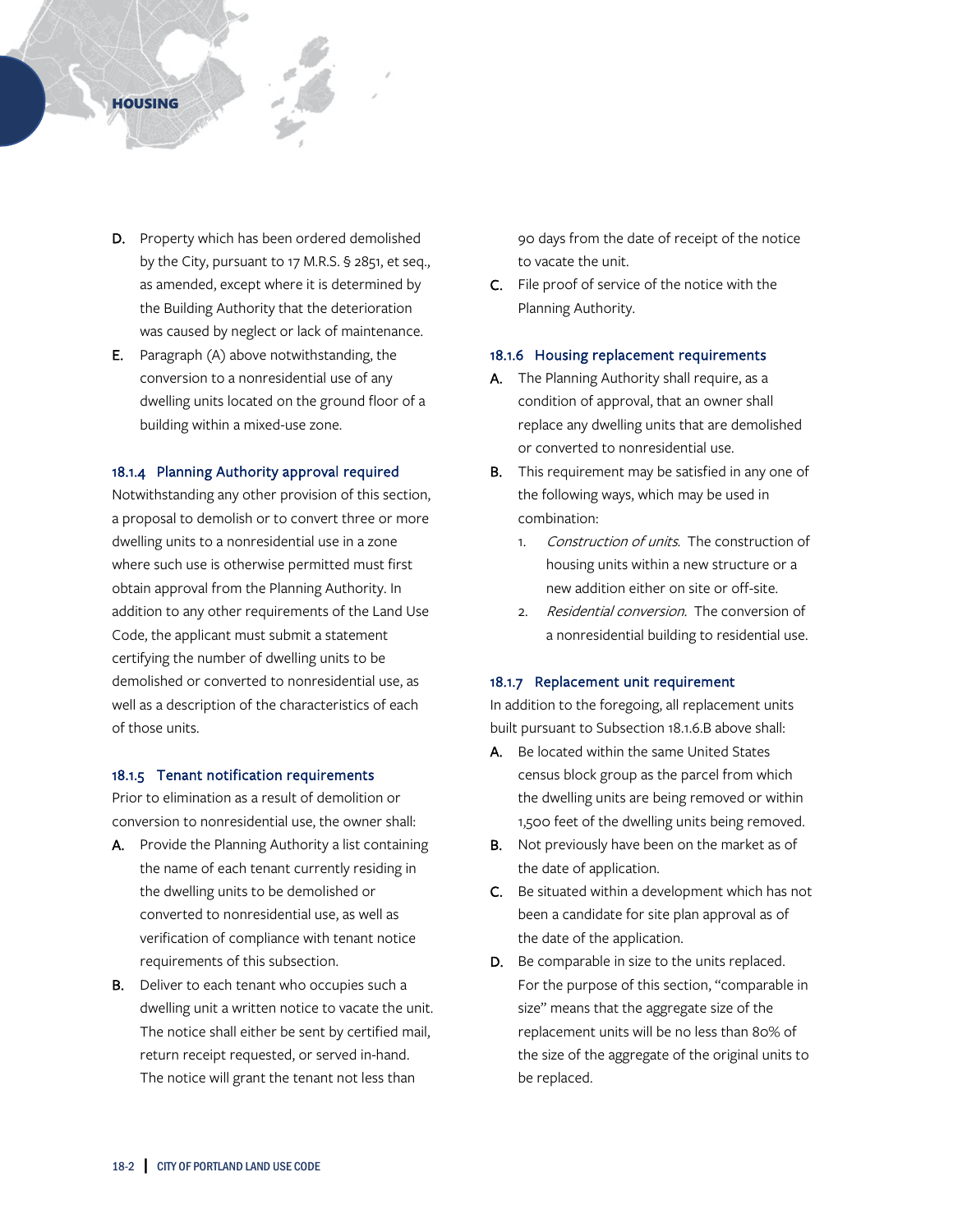#### 18.1.8 Contribution to the Housing Trust Fund

- A. The applicant may meet the requirements of this housing replacement ordinance by depositing \$50,000 for each dwelling unit into the City's Housing Trust Fund.
- B. Beginning on January 1, 2004 and annually thereafter, the amount of the contribution shall be adjusted by multiplying this amount originally deposited for each unit by a fraction, the denominator of which shall be the "Consumer Price Index for Urban Wage Earners and Clerical Workers ("CPI-W")," U.S. City Average, "All Items Index," as published by the United States Bureau of Labor Statistics ("the index") for January 1, 2003 year, and the numerator of which shall be the index for the same month in each subsequent year. In the event that the index is not then in existence, the parties shall use such equivalent price index as is published by any successor governmental agency then in existence, or, if none, then by such nongovernmental agency as may then be publishing an equivalent price index, in lieu of and adjusted to the index. If the index shall cease to use 1982-84 equals 100 as the basis of calculation, or if a substantial change is made in the terms or number of items contained in the index, the base index shall be adjusted to conform to such change, using such computation thereof, if available, as shall be employed by the United States Department of Labor in computing same. Notwithstanding anything herein to the contrary, contributions made after January 1, 2004 shall not be less than the amount originally required to be deposited for each rooming or dwelling unit.

#### 18.1.9 Performance guarantee

Owners or affiliates must post a performance guarantee in the form of a letter of credit, or other security acceptable to the City attorney, in the amount equivalent to the amount the applicant would have been required to contribute to the City's Housing Trust Fund if the applicant had chosen that option pursuant to Subsection 18.1.8. Such a performance guarantee shall be valid for no more than three years, after which the full amount due shall be provided to the City's Housing Trust Fund if replacement units satisfying the conditions of this housing replacement ordinance do not have certificates of occupancy.

# 18.1.10 Partial waiver of replacement requirements

- A. Any owner who has applied for site plan review for elimination or conversion to nonresidential use of dwelling units may apply to the Zoning Board of Appeals for a partial waiver from the housing replacement requirements of this section. Such waiver may be a downward adjustment of up to 50% of the owner's housing replacement obligation if the owner establishes to the board's satisfaction that:
	- 1. The proposed development is consistent with the Comprehensive Plan.
	- 2. The proposed development provides significant value and benefit to the immediate and surrounding neighborhood, including, but not limited to, community enhancement, social benefits or job creation.
	- 3. The applicant demonstrates with objective evidence that the imposition of the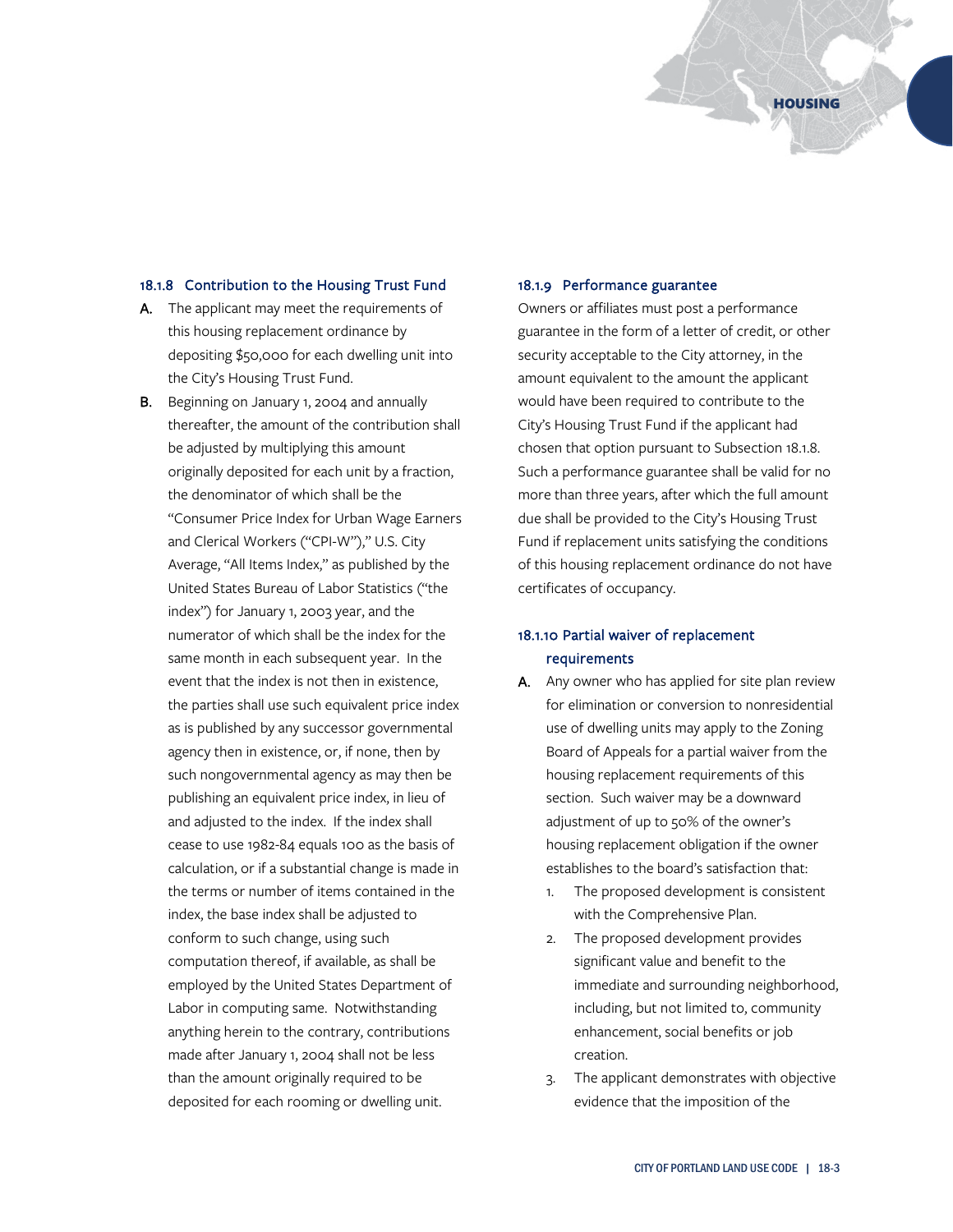requirements of this section would impose such an economic burden upon the project relative to its scope that it renders the project impossible to develop.

- 4. The requested relief does not constitute a grant of a special privilege inconsistent with the limitations upon similar properties.
- B. The Zoning Board of Appeals must make positive findings on each of the four criteria above in order for any such adjustment to be valid. An applicant aggrieved of a decision of the Zoning Board of Appeals may appeal a decision under this subsection pursuant to the provisions of Article 2.

### 18.1.11 Effect of other City ordinances

- A. Nothing in this section shall permit the demolition or conversion to nonresidential use of dwelling units in residential property protected by Article 17, except as permitted by that ordinance.
- B. A conditional zone may not be used to circumvent the application of this section. The terms of this section shall apply to any conditional zone which involves dwelling units affected by this section. Notwithstanding the foregoing, nothing herein shall be deemed to prevent the City and the applicant from agreeing to terms which exceed those imposed by this section by means of a conditional zone.

## 18.1.12 Appeals

Any applicant aggrieved by a decision of the Planning Authority under this section may appeal to the Zoning Board of Appeals within 30 days of that decision.

# 18.2 AFFORDABLE HOUSING

# 18.2.1 Purpose

It is in the public interest to promote an adequate supply of housing that is affordable to a range of households at different income levels. The purpose of this section therefore is to offer incentives to developers to include units of affordable and workforce housing within development projects, thereby mitigating the impact of market rate housing construction, or the demonstrated increase in affordable housing needs resulting from the creation of new lower-income jobs, on the limited supply of available land for suitable housing, and helping to meet the housing needs of all economic groups within the city. The City believes that this section will assist in meeting the City's comprehensive goals for affordable housing, in the prevention of overcrowding and deterioration of the limited supply of affordable housing, and by doing so promote the health, safety, and welfare of its citizens.

# TABLE 18-A: AFFORDABLE HOUSING FEE

REDUCTIONS

| % of New Units<br>That are Low-<br>Income or<br>Workforce | Development<br><b>Fee Discount</b> | Cost of Work<br>(Building Permit)<br>Fees |
|-----------------------------------------------------------|------------------------------------|-------------------------------------------|
| 5% up to but not<br>including 10%                         | 5% reduction                       | \$10.50 per \$1,000                       |
| 10% up to but not<br>including 15%                        | 10% reduction                      | \$9.90 per \$1,000                        |
| 15% up to but not<br>including 20%                        | 15% reduction                      | \$9.35 per \$1,000                        |
| 20% up to but not<br>including 25%                        | 20%<br>reduction                   | \$8.80 per \$1,000                        |
| 25\% or more                                              | 25% reduction                      | \$8.25 per \$1,000                        |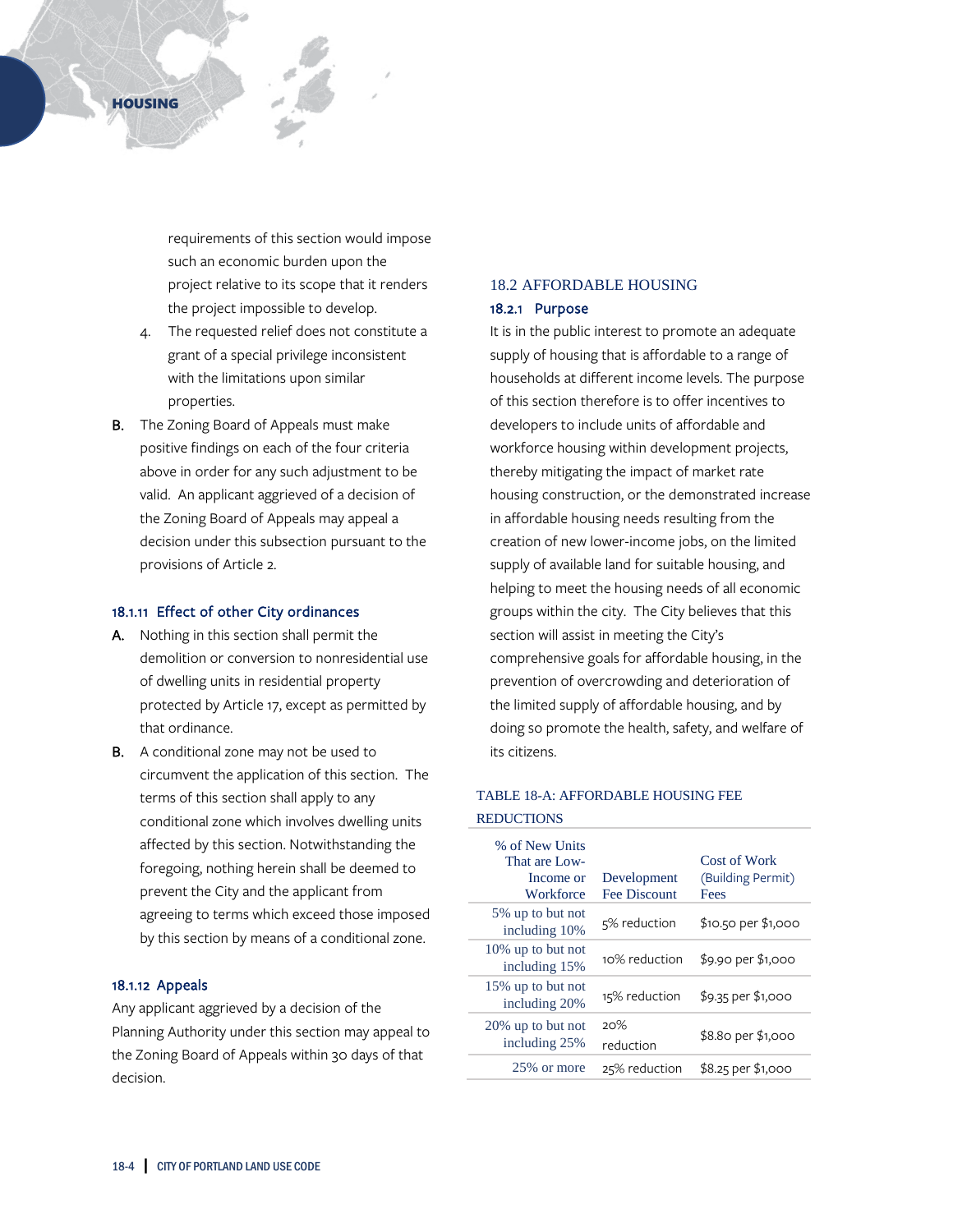## 18.2.2 Reduction of fees

- A. Notwithstanding any other provision of this Land Use Code or Chapter 6 to the contrary, development fees shall be reduced by the City for an eligible project in the manner described in Table 18-A.
- B. Development fees shall include:
	- 1. Site plan review and inspection fees.
	- 2. Subdivision review and inspection fees.
	- 3. Impact fees.
	- 4. Administrative fees.
	- 5. Construction and permit fees as described in Chapter 6 of the City of Portland Code of Ordinances.

Development fees do not include any fees charged for review conducted by any party other than the City.

- C. Eligible project shall mean a development project:
	- 1. That is permissible under the provisions of this Land Use Code in the zone in which it is proposed.
	- 2. That will be a single-family or multi-family dwelling, or subdivision consisting of a group of dwellings, and will not be located in an R-1 or R-2 zone.
	- 3. That creates new dwelling units, among which is at least one low-income or workforce housing unit for rent or sale, through new construction, substantial rehabilitation of existing structures, adaptive reuse or conversion of a nonresidential use to residential use, or any combination of these elements. Affordable housing units for sale or rent

may not differ in exterior design from other units within an eligible project.

HOUSING

- 4. Projects shall not be considered "eligible projects" solely because they are subject to Subsection 18.2.3.
- D. The Planning Authority shall perform its review of an eligible project in as expedited a manner as is practical, without impairing the scope or thoroughness of the review. The Planning Authority may adopt administrative procedures to prioritize review of eligible projects and facilitate this expedited review.
- E. The Planning Board shall make its best efforts to give priority in scheduling workshops and public hearings related to any plans or applications required for an eligible project that are within the Planning Board's jurisdiction, without impairing the scope or thoroughness of its review. At the conclusion of these public meetings, the Planning Board shall promptly issue a decision on all such plans and applications before it for consideration.

#### 18.2.3 Ensuring workforce housing

- A. Purpose. Based on the City's Comprehensive Plan and the City's 2015 housing study, it is in the public interest to promote an adequate supply of housing that is affordable to a range of households at different income levels. The purpose of this subsection is to ensure that housing developments over a certain size provide a portion of workforce housing units and, by doing so, promote the health, safety, and welfare of Portland citizens.
- B. Applicability. This subsection shall apply to development projects that create ten or more net new dwelling units for rent or for sale through new construction, substantial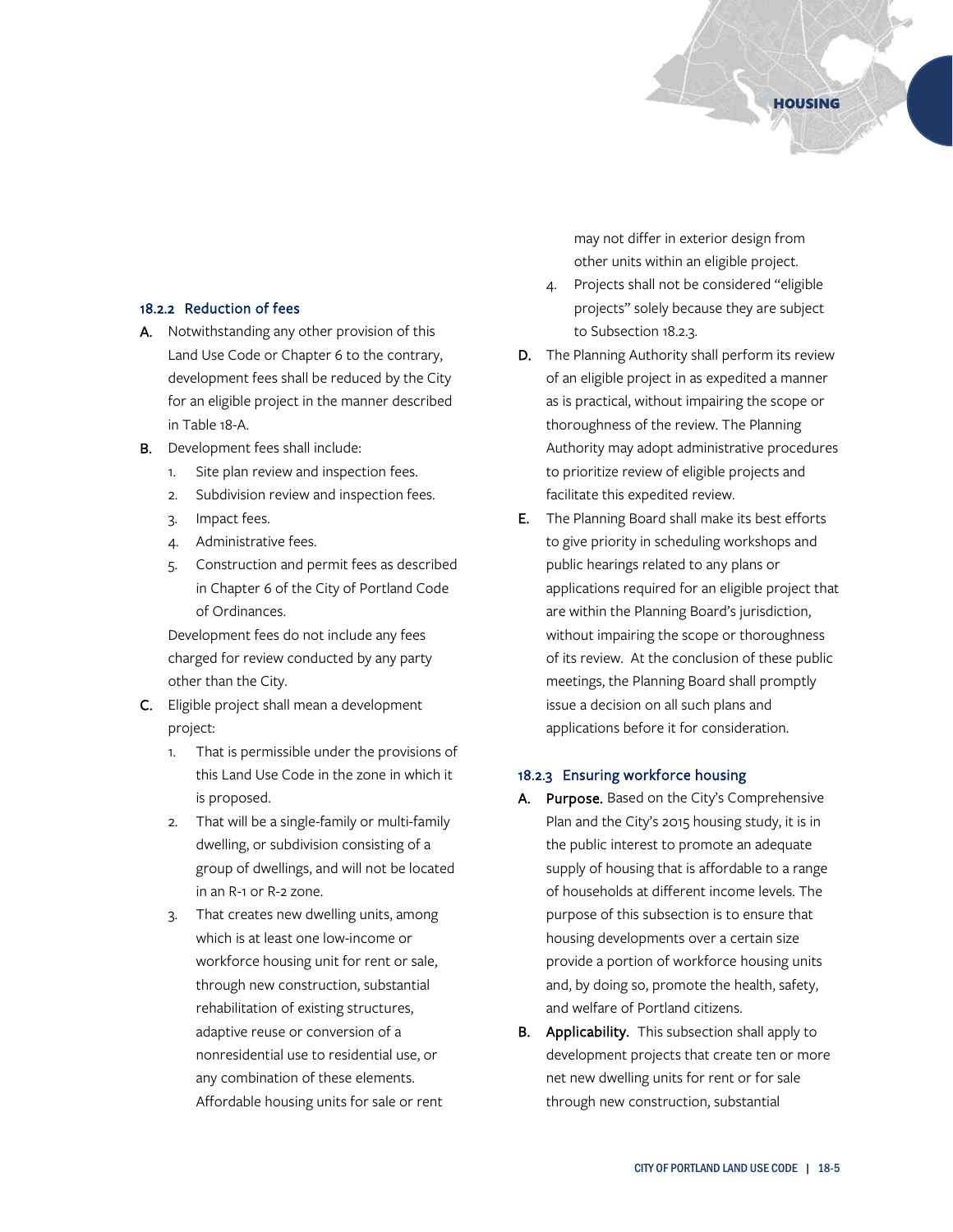rehabilitation of existing structures, adaptive reuse or conversion of a nonresidential use to residential use, or any combination of these elements, with the exception that projects using public financing requiring affordability restrictions, as defined by tax increment financing, U.S. Department of Housing and Urban Development funds such as HOME or CDBG, other federal, state, or local housing program, or the Low-income Housing Tax Credit program, shall be considered exempt.

- C. Standards. Development projects subject to this subsection shall be subject to the following requirements:
	- 1. Notwithstanding any language to the contrary in this Land Use Code, all developments of ten units or more are conditional uses subject to Planning Board review on the condition that they comply with the requirements of this subsection, unless they are within the India Street Form-Based Code Zone, in which case the review will be conducted administratively or by the Planning Board in accordance with the thresholds of site plan review for the district.
	- 2. At least 25% of the units in the project shall meet the definition of workforce housing unit for sale or for rent as defined in Article 3. The project shall have the option of paying a partial fee-in-lieu as per (6) below or providing an additional unit onsite for any fractional value.
	- 3. Projects shall not be segmented or phased to avoid compliance with these provisions. In cases where projects are completed in phases, affordable units shall be provided in proportion to the development of

market rate units unless otherwise permitted through regulations.

- 4. Workforce units must be integrated with the rest of the development, must use a common entrance, and must provide no indications from common areas that these units are workforce housing units.
- 5. Workforce units need not be the same size as other units in the development but the number of bedrooms in such units, either on- or off-site, shall be no less than 10 percent of the total number of bedrooms in the development. For the purposes of calculating the number of bedrooms in a development, every 400 square feet in each market rate unit will count as a bedroom if the Planning Authority determines this method is appropriate in lieu of counting actual bedrooms.
- 6. As an alternative to providing workforce housing units, projects may pay a fee-inlieu of some or all of the units. In-lieu fees shall be paid into the Housing Trust Fund. The fee for affordable units not provided shall be \$150,000 per unit, adjusted annually in the same way as the fee under Subsection 18.1.8.
- 7. Workforce housing units for sale, if converted to workforce housing units for rent, shall become subject to the income limits and other requirements of such units.
- 8. If at least 33% of the units in a development are workforce units, the development is eligible for subsidy through an Affordable Housing TIF, subject to City Council approval.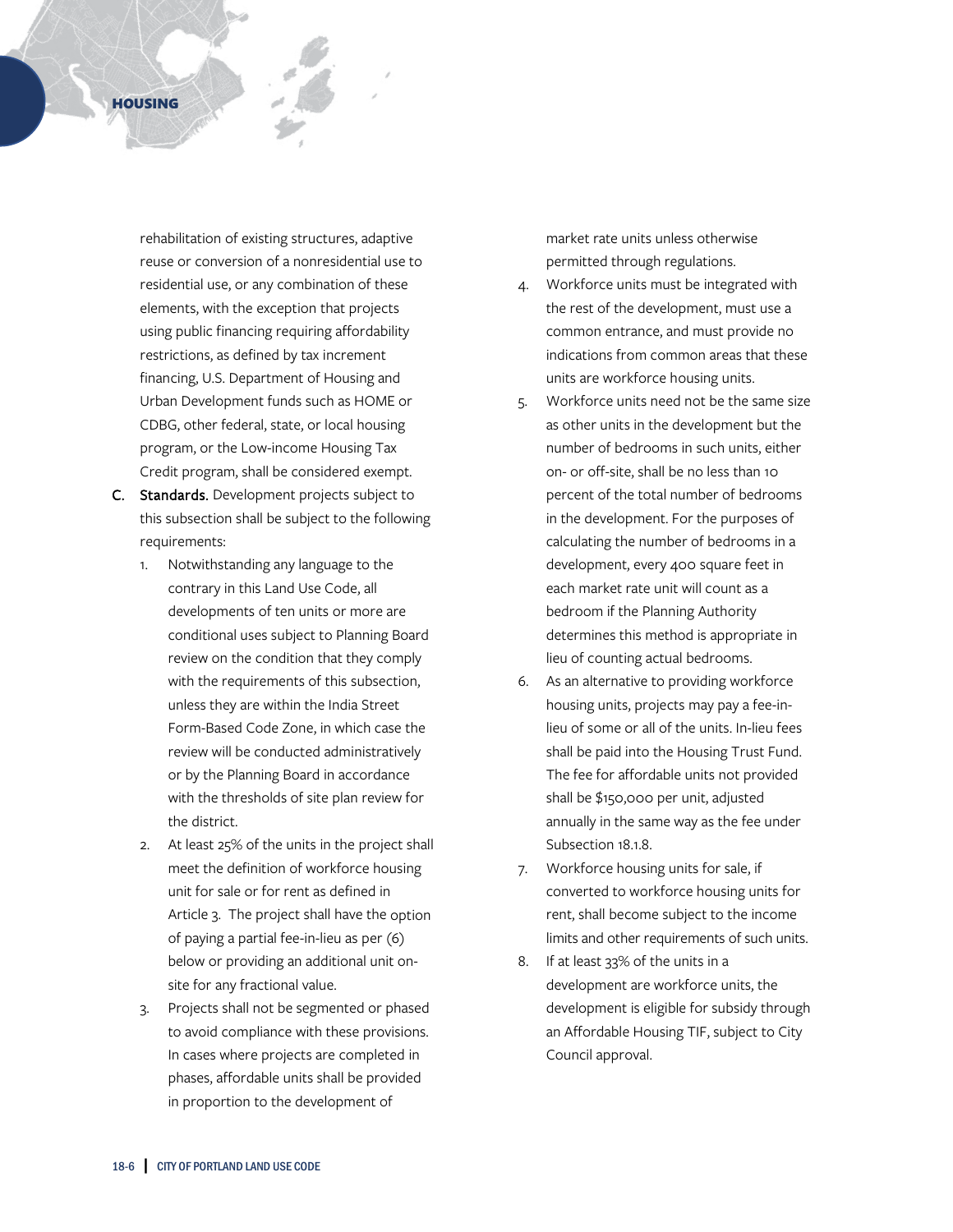#### TABLE 18-C: BONUSES FOR ELIGIBLE PROJECTS

| $\frac{0}{0}$ | $\frac{0}{0}$ |                          |                        |                         |
|---------------|---------------|--------------------------|------------------------|-------------------------|
| $Low-$        | Work-         |                          | Additional             |                         |
| income        | force         | Density                  | Height                 | <b>Setback</b>          |
| Units         | Units         | Permitted <sup>1</sup>   | Permitted <sup>2</sup> | Reductions <sup>3</sup> |
| $10\%$        | 20%           | $1.1 \times \text{base}$ | N/A                    | N/A                     |
| 20%           | 40%           | $1.2 \times base$        | 10 ft.                 | N/A                     |
| 30%           | 60%           | $1.3 \times base$        | 10 ft.                 | 5ft.                    |
| 50%           | 100%          | 2.0 x base               | 15 ft.                 | 5 ft.                   |
| 75%           | N/A           | $2.5 \times base$        | 25 ft.                 | 10 ft.                  |

<sup>1</sup> "Base" is the number of units allowed under the zoning without this bonus but with any other bonuses applied. In R-P zones, multifamily is permitted with a "base" no less than 1 unit per 1,500 SF. of land area. If an eligible project is providing both workforce and affordable housing units, the applicant shall have the option of utilizing applicable incentives, but not cumulatively.

<sup>2</sup> The maximum additional height permitted in the B-1/B-1b zones and the R-P zone shall be 15 feet. In addition, the maximum structure height is 50 feet within 750 feet of the Portland Observatory.

<sup>3</sup> Setback reductions are absolute reductions in front, side, and/or rear setback requirements. The maximum setback reductions in the B-1/B-1b and R-P zones shall be 5 ft.

- 9. The term of affordability for the required 25% workforce units provided shall be defined as shown in Table 18-B.
- D. Implementing regulations. Regulations to further specify the details of this subsection shall be developed, including, but not limited to:
	- 1. Specific methodology for income verification.
	- 2. Situations where less than permanent affordability might be considered.
	- 3. Guidelines for meeting the requirement that off-site units be "in the same neighborhood."

## TABLE 18-B: MINIMUM TERM OF AFFORDABILITY FOR REQUIRED WORKFORCE UNITS

| % of Workforce |                                              |
|----------------|----------------------------------------------|
|                | Units Provided Minimum Term of Affordability |
|                | $25\%$ 30 years                              |
|                | $50\%$ 20 years                              |
|                | $100\%$ 10 years                             |

E. Reporting to City Council. In conjunction with the annual report on the Housing Trust Fund, the Planning Authority shall annually report on developments subject to this subsection, the number of units produced, the amount of fee-in-lieu collected, and the overall effectiveness of this subsection in achieving its stated purpose.

# 18.2.4 Density and dimensional bonuses and reductions

Notwithstanding any other provision of this Land Use Code to the contrary, in order to encourage low-income and workforce units in designated growth areas, eligible projects as defined under Subsection 18.2.2 may avail themselves of the following options:

- A. Density bonuses. The maximum number of units that would otherwise be allowed under this Land Use Code shall be increased for an eligible project in the manner described in Table 18-C, applicable in the B-1/B-1b, B-2/B-2b/B-2c, B-3/B-3b/B-3c, B-5, R-7, and R-P zones.
- B. Planned Residential Unit Developments (PRUDs). In order to promote orderly development of low- and moderate-income development as PRUDs, any project in which more than 50% of the units are low-income or workforce units for rent or for sale may utilize the following dimensional bonuses and changes:
	- 1. Minimum lot area per dwelling unit is reduced by 50%.
	- 2. Maximum number of units and maximum length of buildings do not apply but may be set through site plan review.
	- 3. Minimum building setbacks may be reduced to 10 feet.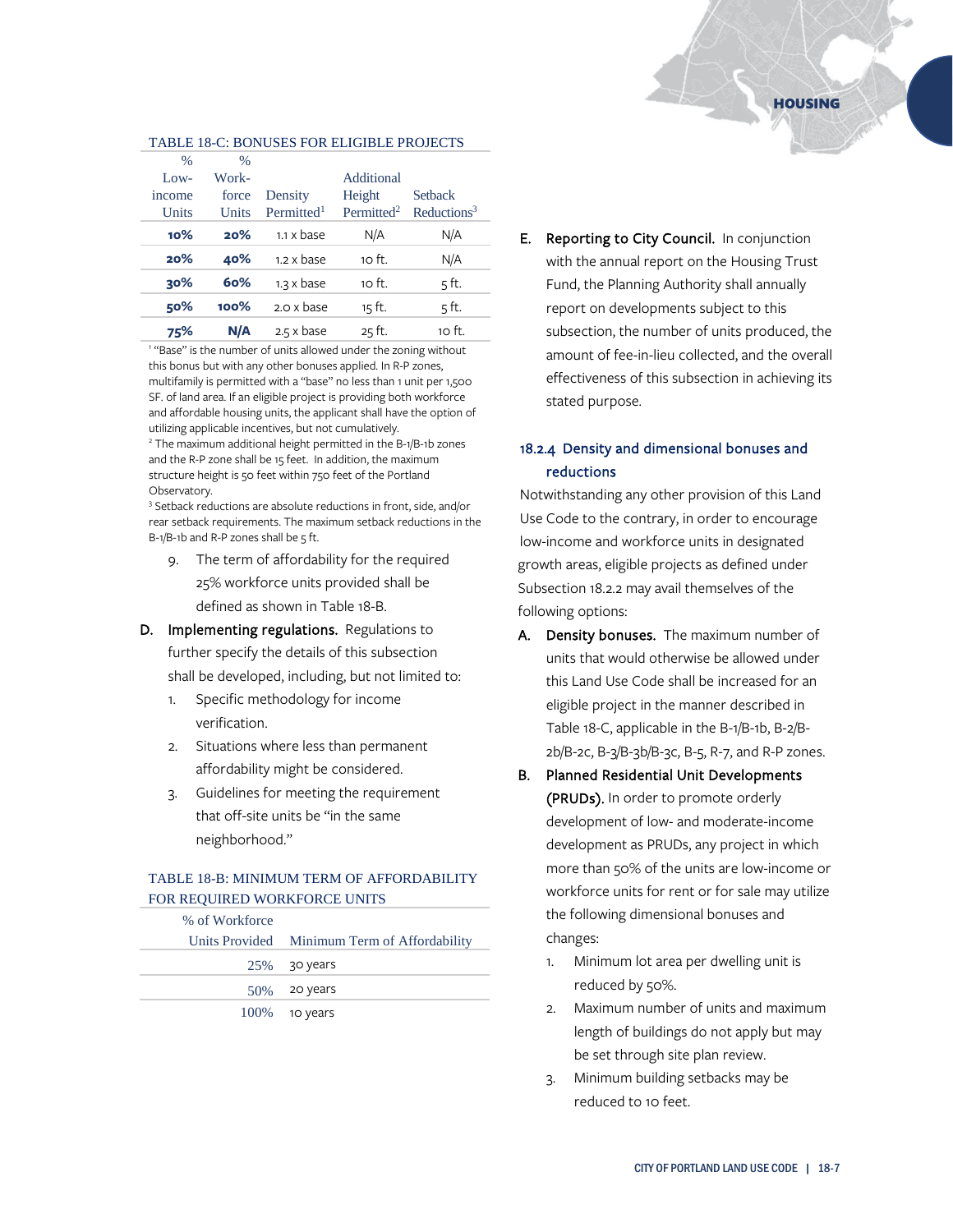

- The PRUD may cross public rights of way provided that the right of way does not count towards minimum lot size nor towards any open space requirements.
- 5. Minimum recreation open space area is reduced to 200 square feet per dwelling unit of common area designated for recreational purposes by the residents. Minimum contiguous size and setbacks do not apply and shall be set through site plan review.
- 6. The Planning Board's Design Manual, design standards, and guidelines with respect to PRUDs shall apply in full to PRUDs utilizing this subsection.
- C. Unit size and term of affordability. In order to be eligible for this subsection, the low-income and workforce housing units must meet Subsections  $18.2.3(C)(3)$ ,  $(4)$ , and  $(5)$  and be affordable for the longest term permitted under federal, state, and local laws.
- D. Required public process. The developer of the project must also commit to a good faith effort to communicate openly with affected properties as their process moves forward. At a minimum, no less than 30 days prior to application for site plan review, any project that wishes to take advantage of this subsection must hold a public meeting noticed to all properties within 500 feet of their site and post a sign on the property in question describing the proposed project, intent to submit an application to the City in 30 days (cite anticipated submission date), and contact information for the developer and the Planning Authority. The Planning Board may adopt regulations regarding the content and

processes for noticing as part of the Technical Manual.

E. Projects under 18.2.3. Projects that are subject to Subsection 18.2.3 that choose to provide the required workforce housing units on site are eligible for a 25% increase in total permitted units. If an eligible project as defined under Subsection 18.2.2 is also subject to Subsection 18.2.3, the applicant shall have the option of utilizing either this bonus or any bonuses they are eligible for under Subsections 18.2.4(A) and (B) but not both.

## 18.2.5 Inclusionary zoning for hotel projects

- A. Purpose. This subsection is based on City analysis, most specifically the analysis documented in the Greater Portland Council of Government study Proposed Hotel Linkage Fee: Supportable Range dated August 29, 2018, that finds that new hospitality developments create a need for new affordable housing. This need is the result of the fact that hospitality developments necessarily create a number of jobs that do not pay employees at a rate sufficient to allow those employees to afford market-rate housing in the City of Portland.
- B. Hotel projects. For the purposes of this subsection, hotel projects shall include any hotel as defined in Article 3 consisting of 10 or more guest rooms for rent. Any expansion of an existing hotel by 10 or more rooms within any five-year period will also be considered a hotel project.
- C. Hotel projects conditional uses. Notwithstanding anything to the contrary in this Land Use Code, all hotel projects are conditional uses subject to Planning Board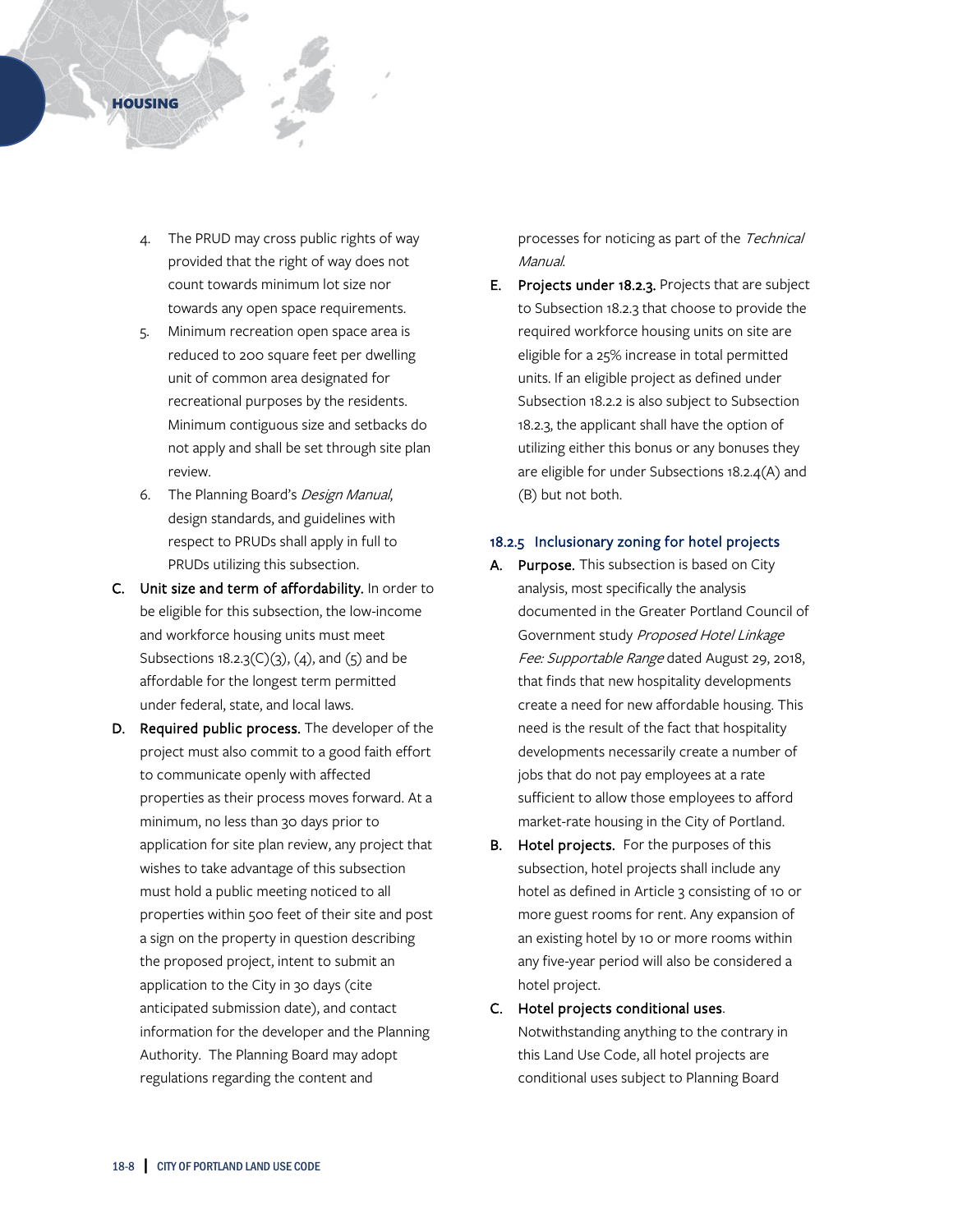review on the condition that they comply with the requirements of this Subsection 18.2.5.

- D. Low-income housing minimum. All hotel projects shall provide one unit of low-income housing for rent in the City of Portland for every 28 rooms in the hotel project, which shall meet the standards outlined in Subsections  $18.2.3(C)(3)$ , (4), and (5) and in the implementing regulations governing lowincome units. This amount shall be rounded up to the nearest increment of 28 rooms. These units shall be deed restricted for the longest period permitted by law, shall not be used for short-term rentals of less than 30 days, and must be provided with distinct entrances from the street to delineate them from the hotel itself.
- E. Fee-in-lieu alternative. As an alternative to providing low-income housing units under Subsection 18.2.5(D) above, a hotel project may pay a fee-in-lieu of \$3,806 per hotel guest room. This amount shall be paid into the City's Housing Trust Fund and used for the purposes set forth in the ordinance and regulations applicable to that trust.
- F. Annual adjustments. The amounts in Subsection 18.2.5(E) above shall be adjusted annually in the same way as the fee under Section 18.1.8.
- G. Regulations. The Planning Board may promulgate implementing regulations based on this subsection.

# 18.3 HOUSING TRUST FUND 18.3.1 Purpose

The purpose of enacting this section is:

A. To establish a City of Portland Housing Trust Fund for the promotion, retention, and

creation of an adequate supply of housing, particularly affordable housing, for all economic groups and to limit the net loss of housing units in the city.

**B.** To serve as a vehicle for addressing very low, low, and median income housing needs through a combination of funds as set out in this article.

# 18.3.2 Establishment of the Jill C. Duson Housing Trust Fund

The City Council shall establish a special revenue account under the name "City of Portland Jill C. Duson Housing Trust Fund." (Housing Trust Fund). Deposits into the fund shall include:

- A. Contributions from the City's housing replacement ordinance under Subsection 18.1.8.
- B. In-lieu fees under Subsections 18.2.3 and 18.2.5.
- C. Funds appropriated to be deposited into the fund by vote of the City Council.
- D. Voluntary contributions of money or other liquid assets to the fund.
- E. Any federal, state, or private grant or loan funds provided to the fund.
- F. Interest from fund deposits and investments.
- G. Repayments of loans made from the fund.

#### 18.3.3 Management of the trust fund

The City Manager, or his or her designee, shall serve as the manager of the Housing Trust Fund. The responsibilities of the manager, subject to the orders of the City Council, shall include:

- A. Maintaining the financial and other records of the Housing Trust Fund.
- B. Disbursing and collecting Housing Trust Fund monies in accordance with the Housing Trust Fund annual plan.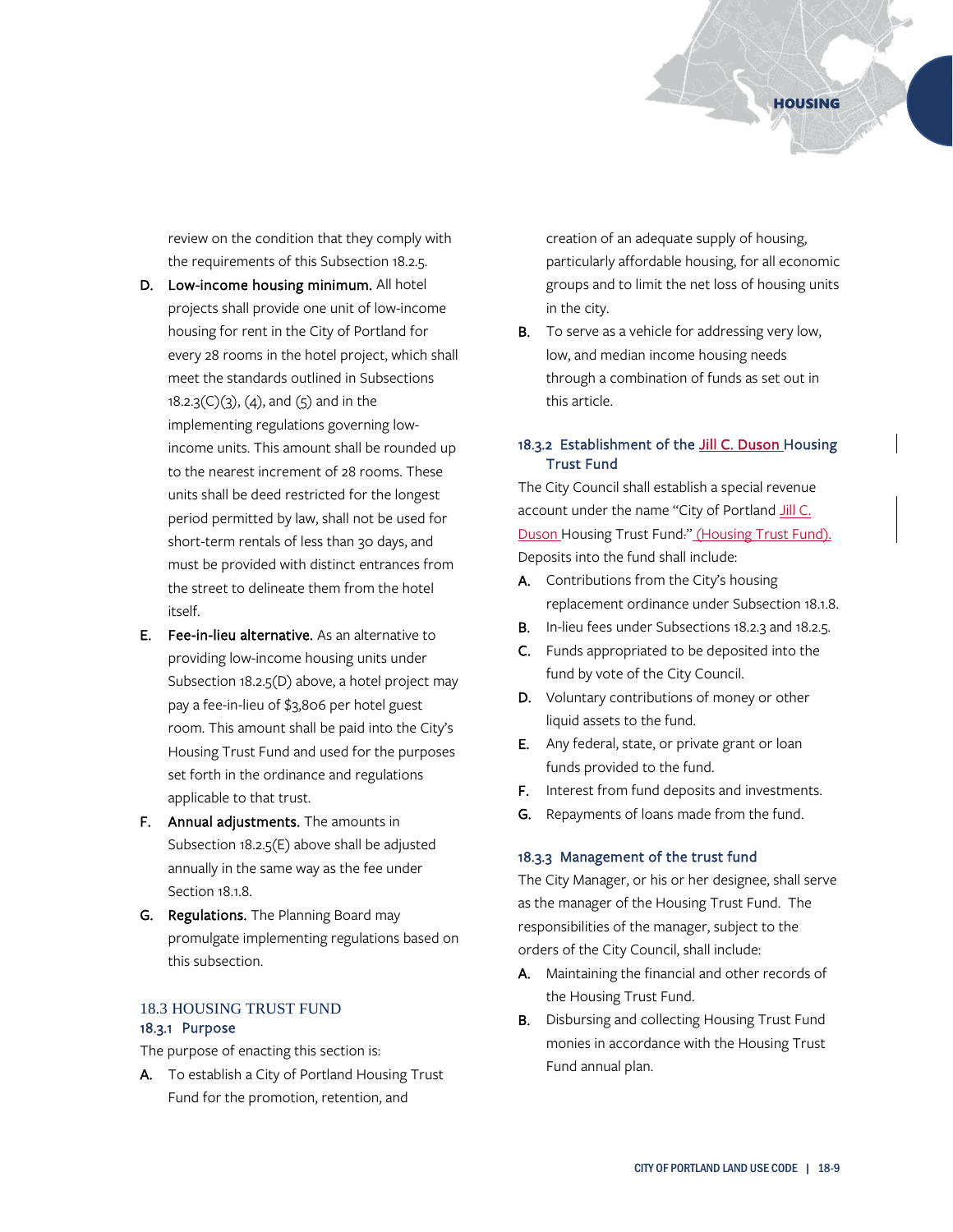## **HOUSING**

C. Monitoring the use of monies distributed to successful applicants for Housing Trust Fund support to assure on-going compliance with the purposes of the fund and the conditions under which these monies were granted or loaned.

#### 18.3.4 Housing Trust Fund annual plan

- A. Each fiscal year, the City Council shall adopt a Housing Trust Fund annual plan. The City Manager shall submit to the City Council a recommended Housing Trust Fund annual plan, utilizing the revenues of the Housing Trust Fund as well as any other funds the manager may propose as appropriate. The housing committee of the City Council or such other committee as the council shall designate shall conduct public hearings on the recommended plan and refer the matter to the council for action.
- **B.** The Housing Trust Fund annual plan shall include:
	- 1. A description of all programs to be funded in part or in full by the Housing Trust Fund.
	- 2. A description of how funds from the Housing Trust Fund will be distributed among very low-income, low-income and moderate-income households.
	- 3. The amount of funds budgeted for programs funded in part or in full from the Housing Trust Fund.
- C. Priority for the expenditure of funds collected pursuant to Section 18.1 shall be given to the creation of new housing stock, through either new construction or conversion of nonresidential buildings to residential use.

# 18.3.5 Distribution and use of the Housing Trust Fund's assets

- A. All distribution of principal, interest, or other assets of the Housing Trust Fund shall be made in furtherance of the public purposes set out in Section 18.1.
- **B.** During each year, the Housing Trust Fund shall disburse as grants or loans so much of the Housing Trust Fund's assets as the City Council in its discretion has approved in the Housing Trust Fund annual plan.
- C. Funds shall not be used for City administrative expenses.
- D. Funds shall not be used for property operating expenses or supporting services.
- E. No grants or loans shall be awarded by the Housing Trust Fund to corporations, partnerships, or individuals who are delinquent at the time of application in the payment of property taxes or other fees to the City of Portland, who have been convicted of arson, who have been convicted of discrimination in the sale or lease of housing under the fair housing laws of the State of Maine, or who have pending violations of current City electrical, plumbing, building, or housing codes or zoning ordinances.

## 18.3.6 Term of affordability

A. Whenever funds from the Housing Trust Fund are used for the acquisition, construction, or substantial rehabilitation of an affordable rental or cooperative unit, the City of Portland shall impose enforceable requirements on the owner of the housing unit that the unit remain affordable for the remaining life of the housing unit, assuming good faith efforts by the owner to maintain the housing unit and rehabilitate it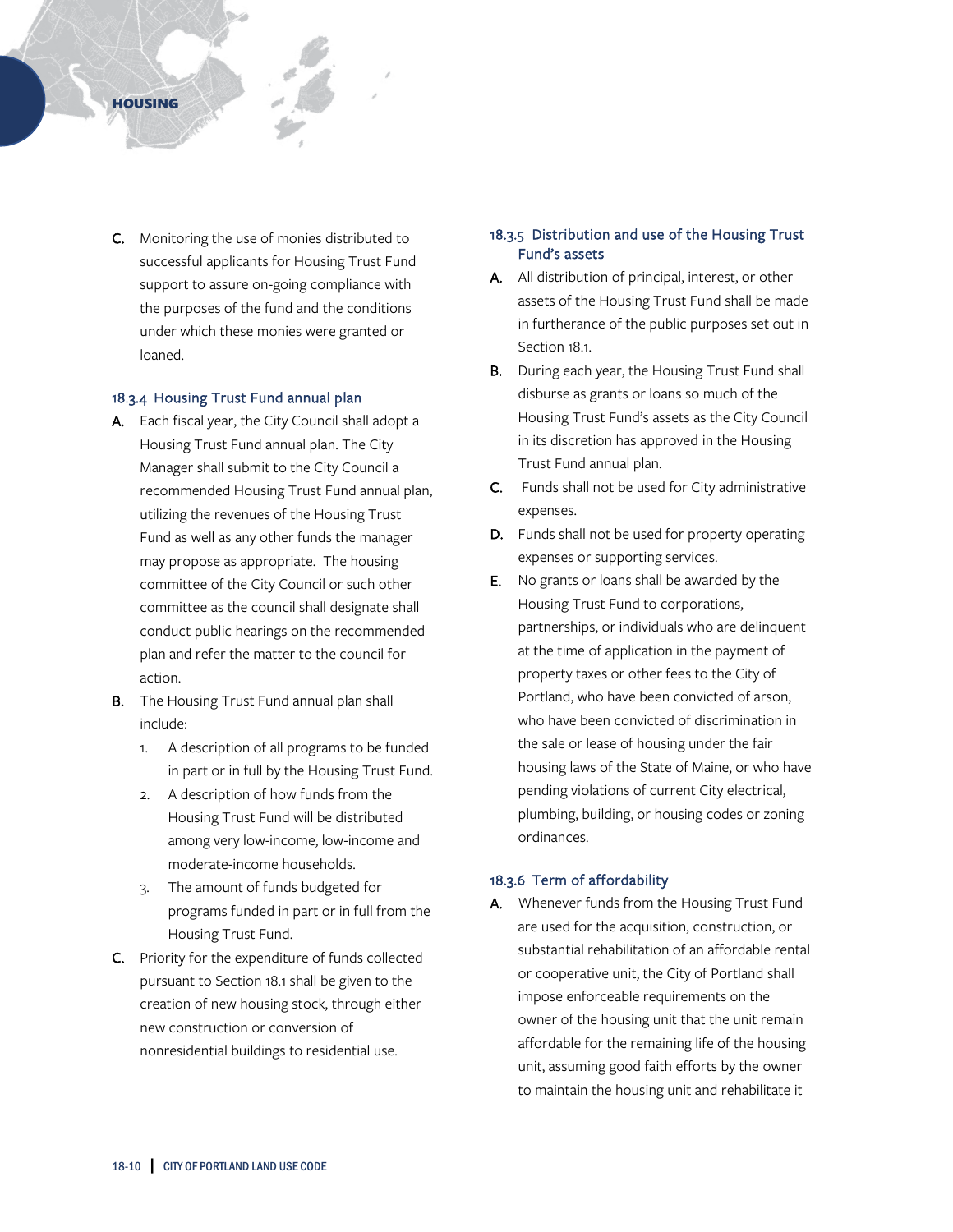as necessary. The remaining life of the housing unit shall be presumed to be a minimum of 30 years.

- B. Whenever funds from the Housing Trust Fund are used for the acquisition, construction, or substantial rehabilitation of ownership housing, the City of Portland shall impose enforceable resale restrictions on the owner to keep the housing unit affordable for the longest feasible time, while maintaining and equitable balance between the interests of the owner and the interests of the City of Portland.
- C. The affordability restriction requirements described in this subsection shall run with the land and the City of Portland shall develop appropriate procedures and documentation to enforce these requirements and shall record such documentation in the Cumberland County Registry of Deeds.

#### 18.4 CONDOMINIUM CONVERSION

## 18.4.1 Purpose

The purpose of this section is to regulate the conversion of rental housing to condominiums, to minimize the potential adverse impacts of such conversion on tenants, to ensure that such converted housing is safe and decent, and to maintain a reasonable balance of housing alternatives within the city for persons of all incomes.

#### 18.4.2 Applicability

This section shall apply to the conversion of any rental unit to a condominium unit. For the purposes of this section, developer shall mean any person or other legal entity, but not including an established lending institution unless it is an active participant in a common promotional scheme, who, whether acting as principal or agent, records a declaration of condominium that includes real estate, any portion of which was previously a rental unit.

## 18.4.3 Protection of tenants

A. Notice of intent to convert. A developer shall give to each tenant, meaning any occupant in lawful possession of a rental unit, whether by lease, sublease, or otherwise, written notice of intent to convert at least one 120 days before the tenant is required by the developer to vacate. If a tenant has been in possession of any unit within the same building for more than four consecutive years, the notice period shall be increased by 30 additional days for each additional year, or fraction thereof, to a maximum of 240 additional days. The notice shall set forth specifically the rights of tenants under (A), (B), and (C) of this subsection and Subsection 18.4.4, and shall contain the following statement:

> If you do not buy your apartment, the developer of this project is required by law to assist you in finding another place to live and in determining your eligibility for relocation payments. If you have questions about your rights under the law, or complaints about the way you have been treated by the developer, you may contact the Department of Permitting & Inspections, City of Portland, 389 Congress Street, Portland, Maine 04101.

B. If the notice specifies a date by which the tenant is required to vacate, the notice may also serve as a notice of termination under the applicable law of forcible entry and detainer, if it meets the requirements thereof. The notice shall be hand delivered to the tenant or mailed,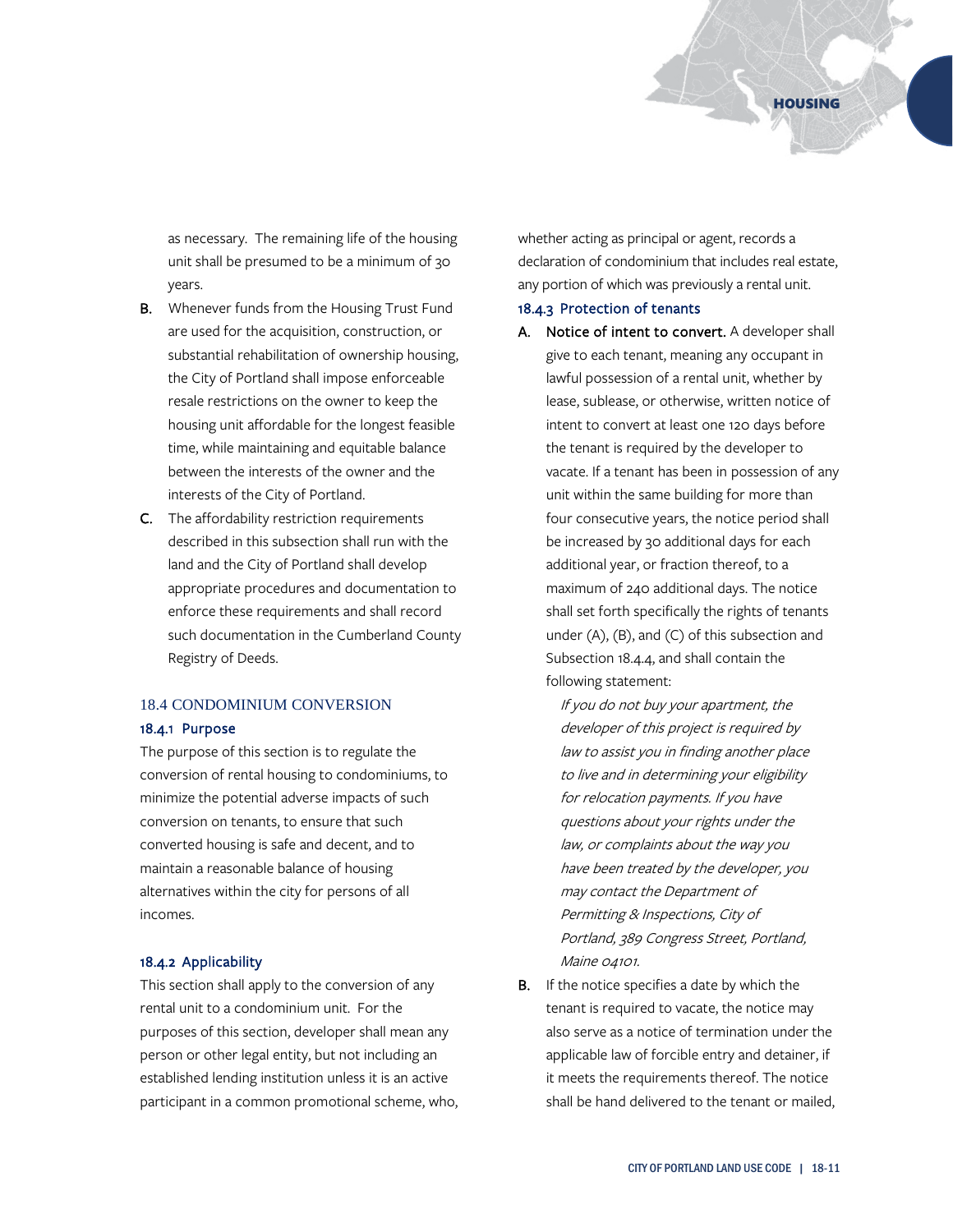by certified mail, return receipt requested, postage prepaid, to the tenant at the address of the unit or such other address as the tenant may provide. The notice shall be effective when actually received. No tenant may be required by a developer to vacate without having been given notice as required herein, except for the reasons specified in the applicable law of forcible entry and detainer, and in accordance with the procedures thereof. The terms of a tenancy, including rent, may not be altered during the notice period, except as expressly provided in a preexisting written lease. If, within 120 days after a tenant is required by a developer to vacate, the developer records a declaration of condominium without having given notice as required herein, the developer shall be presumed to have converted in violation of this article.

C. Option to purchase. For a 60-day period following the giving of notice as required in Subsection 18.4.3(A), the developer shall grant to the tenant an exclusive and irrevocable option to purchase the unit of which the tenant is then possessed, which option may not be assigned. If the tenant does not purchase or contract to purchase the unit during the 60 day period, the developer may not convey or offer to convey the unit to any other person during the following 180 days at a price or on terms more favorable than the price or terms previously offered to the tenant, unless the more favorable price or terms are first offered exclusively and irrevocably to the tenant for an additional 60-day period. This subsection shall not apply to any rental unit that, when converted, will be restricted exclusively to nonresidential use. If, within two years after a

developer records a declaration of condominium, the use of any such unit is changed such that but for the preceding sentence, this subsection would have applied, the developer shall be presumed to have converted in violation of this article.

## 18.4.4 Relocation payments

If the tenant does not purchase the unit, the developer shall, before the tenant is required by the developer to vacate, make a cash payment to the tenant in an amount equal to the amount of rent paid by the tenant for the immediately preceding two months, provided that this requirement shall not apply to any tenant whose gross income exceeds 80% of the median income of the Portland SMSA, adjusted for family size, as determined by the U.S. Department of Housing and Urban Development at the time notice is given as required in Subsection 18.4.3. Additionally, the developer shall, upon demand, provide assistance to the tenant in the form of referrals to other reasonable accommodations and in determining the tenant's eligibility for relocation payments as provided herein.

### 18.4.5 Conversion permit

Before conveying or offering to convey a converted unit, the developer shall obtain a conversion permit from the Building Authority. The permit shall issue only upon receipt of a completed application therefore in a form to be devised for that purpose, payment of a fee as established by the City Council, and a finding, upon inspection, that each unit, together with any common areas and facilities appurtenant thereto, is in full compliance with all applicable provisions of Chapter 6, Articles II, III, and V and Chapter 10, Article II of the City of Portland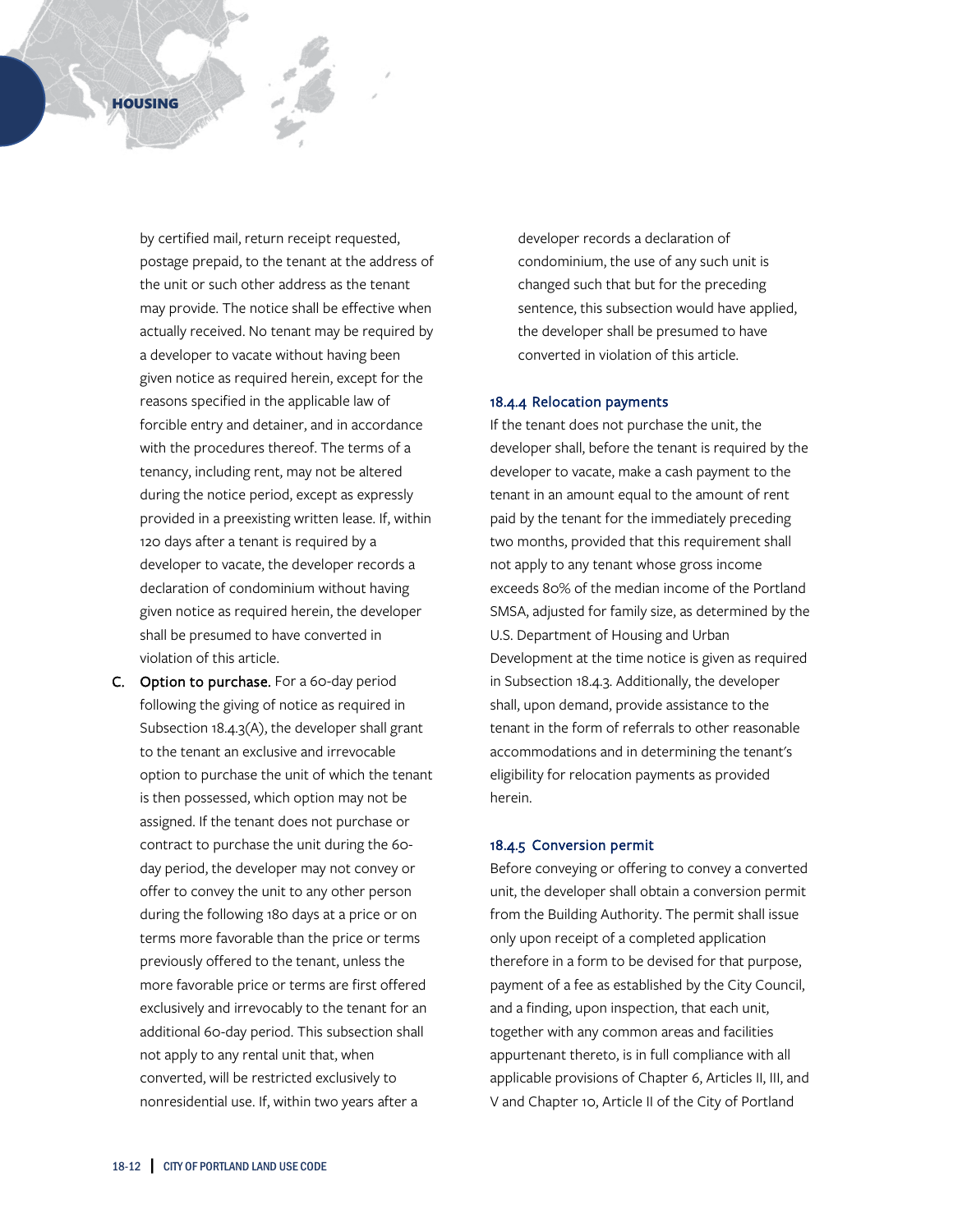

Code of Ordinances, and the Life Safety Code as adopted by the state. The developer shall post a copy of the permit in a conspicuous place in each unit and shall make copies available to prospective purchasers upon request.

## 18.4.6 Variation by agreement

No provision of or right conferred by this Section 18.4 may be waived by a tenant, by agreement or otherwise, and any such waiver shall be void. Any attempt to require, encourage, or induce a tenant to waive any provision hereof, or right conferred hereby, shall be a violation of this article. Nothing herein shall be construed to void any term of a lease which offers greater rights than those conferred hereby.

# 18.5 RELOCATION OF DISPLACED TENANTS 18.5.1 Purpose

The purpose of this section is to encourage the retention of a diverse housing supply throughout the downtown and in areas readily accessible to the downtown, to ensure that persons displaced as the result of redevelopment of residential units to nonresidential uses within the B-3 Downtown Business zone are treated fairly and consistently, and to ensure that persons so displaced will be relocated at the reasonable expense of the developer to comparable housing at a location providing comparable access to services and amenities.

# 18.5.2 Notice and eligibility for relocation assistance

When a proposed development will result in the displacement of residents of an existing structure, the developer of the property shall give all tenants written notice as set forth below and shall provide relocation assistance as set forth below for any tenant whose gross income is 80% or less of the median income of the Portland SMSA, adjusted for family size, as determined by the U.S. Department of Housing and Urban Development at the time the developer gives the tenant written notice of intent to cause removal of the residential unit. Such written notice shall be given to the tenant at least 120 days before the tenant shall be required to vacate the premises and shall contain the following statement:

The developer of this project is required by law to assist you in finding another place to live and in determining your eligibility for relocation payments. If you have questions about your rights under the law, or complaints about the way you have been treated by the developer, you may contact the Department of Planning and Urban Development, City of Portland, 389 Congress Street, Portland, Maine 04101.

## 18.5.3 Relocation assistance for all tenants

The developer shall provide, upon demand, assistance to all tenants who will be displaced by the development in the form of referrals to other reasonable accommodations and in determining the tenants' eligibility for relocation payments as provided herein. The developer shall make relocation payments to eligible tenants in accordance with the schedule adopted by the City Council in Subsection 18.5.4.

# 18.5.4 Schedule of relocation payments for eligible tenants

The developer shall, before the tenant is required by the developer to vacate, make a cash payment to the tenant in an amount equal to the amount of